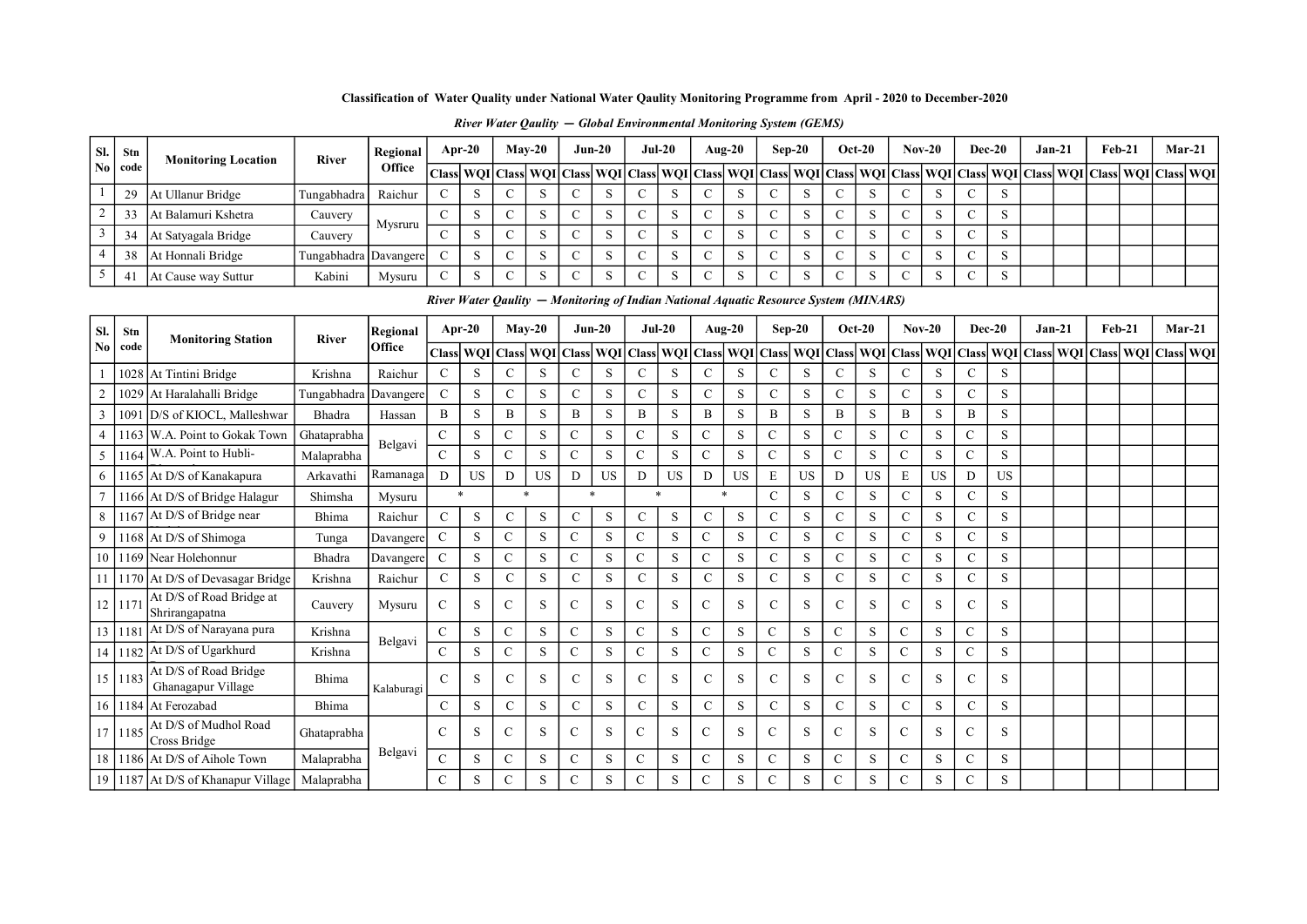| SI.            | Stn     | <b>Monitoring Station</b>                                                     | <b>River</b>       | Regional   |                           | Apr-20      |               | $Mav-20$    |               | $Jun-20$    |               | $Jul-20$  |               | Aug-20      |                | $Sep-20$                          |               | $Oct-20$  |                | $Nov-20$    |               | $Dec-20$    | $Jan-21$                                | Feb-21 |  | $Mar-21$ |
|----------------|---------|-------------------------------------------------------------------------------|--------------------|------------|---------------------------|-------------|---------------|-------------|---------------|-------------|---------------|-----------|---------------|-------------|----------------|-----------------------------------|---------------|-----------|----------------|-------------|---------------|-------------|-----------------------------------------|--------|--|----------|
| N <sub>0</sub> | code    |                                                                               |                    | Office     | Class   WQI   Class   WQI |             |               |             | <b>Class</b>  | WQI         | Class WQI     |           | Class WQI     |             | <b>Class</b>   | WQI Class WQI Class WQI Class WQI |               |           |                |             |               |             | Class   WQI   Class   WQI   Class   WQI |        |  |          |
| 20             |         | 1195 At Kushalnagar                                                           | Cauvery            |            | $\, {\bf B}$              | $\mathbf S$ | $\mathbf B$   | $\,$ S      | $\mathbf B$   | S           | $\, {\bf B}$  | S         | $\mathbf B$   | ${\bf S}$   | $\, {\bf B}$   | S                                 | B             | S         | $\mathbf B$    | S           | $\mathbf B$   | $\,$ S      |                                         |        |  |          |
| 21             |         | 1196 D/S of Hunsur Town                                                       | Lakshman<br>Tirtha | Mysuru     |                           | $\ast$      | $\star$       |             |               | $\ast$      | $\mathcal{C}$ | S         | $\mathsf{C}$  | S           | ${\bf C}$      | S                                 | $\mathsf{C}$  | S         | $\mathcal{C}$  | S           | $\mathbf C$   | S           |                                         |        |  |          |
| $22\,$         |         | 1197 At Saragur Village                                                       | Kabini             |            | $\mathbf C$               | S           | ${\bf C}$     | S           | $\mathbf C$   | S           | ${\bf C}$     | S         | $\mathbf C$   | S           | ${\bf C}$      | ${\bf S}$                         | $\mathbf C$   | S         | $\mathbf C$    | S           | $\mathbf C$   | $\mathbf S$ |                                         |        |  |          |
| 23             |         | 1198 at Napoklu Bridge                                                        | Cauvery            |            | $\mathbf{B}$              | $\mathbf S$ | $\mathbf{B}$  | S           | $\mathbf B$   | S           | B             | S         | $\mathbf B$   | S           | $\mathbf B$    | S                                 | B             | S         | $\mathbf{B}$   | S.          | $\mathbf{B}$  | S           |                                         |        |  |          |
| 24             |         | 1199 $A$ t D/S of Holenarasipura                                              | Hemavathi          | Hassan     | $\overline{C}$            | S           | $\mathbf C$   | $\,$ S      | $\mathbf{C}$  | S           | $\mathbf C$   | S         | $\mathbf C$   | $\mathbf S$ | $\overline{C}$ | S                                 | $\mathbf C$   | S         | $\overline{C}$ | S           | $\mathbf C$   | S           |                                         |        |  |          |
| 25             |         | 1200 Near Yediyur on NH-47                                                    | Shimsha            | Tumakuru   | D                         | <b>US</b>   | D             | $_{\rm US}$ | $\mathbf C$   | S           | $\mathbf C$   | S         | $\mathbf C$   | S           | D              | <b>US</b>                         | D             | <b>US</b> | D              | $_{\rm US}$ | D             | <b>US</b>   |                                         |        |  |          |
| $26\,$         |         | 1386 D/S of Karekura Village                                                  | Cauvery            | Mysuru     | $\mathbf C$               | $\mathbf S$ | ${\bf C}$     | S           | $\mathbf C$   | S           | $\mathbf C$   | S         | $\mathbf C$   | ${\bf S}$   | $\mathbf C$    | ${\bf S}$                         | $\mathbf C$   | $\,$ S    | $\mathbf C$    | S           | ${\bf C}$     | $\mathbf S$ |                                         |        |  |          |
| 27             |         | 1387 D/S of Bhadravathi City                                                  | Bhadra             | Davangere  | $\mathbf C$               | $\mathbf S$ | $\mathbf C$   | $\,$ S      | $\mathbf C$   | $\,$ S      | $\mathbf D$   | <b>US</b> | D             | <b>US</b>   | $\mathbf C$    | S                                 | $\mathbf C$   | S         | $\mathbf C$    | S           | $\mathbf C$   | $\mathbf S$ |                                         |        |  |          |
| 28             | 1444    | At D/S of West Coast Paper<br>Mills                                           | Kali               | Dharwad    | $\mathbf C$               | S           | $\mathcal{C}$ | S           | $\mathbf C$   | S           | $\mathcal{C}$ | S         | $\mathcal{C}$ | S           | $\mathbf C$    | S                                 | $\mathcal{C}$ | S         | $\mathsf{C}$   | S           | $\mathbf C$   | S           |                                         |        |  |          |
| 29             | 1445    | Kabini, W.A. Point at<br>KIADB, Naniangud                                     | Kabini             |            | $\mathbf{C}$              | S           | $\mathsf{C}$  | S           | $\mathsf{C}$  | S           | $\mathbf C$   | S         | $\mathsf{C}$  | S           | $\mathsf{C}$   | S                                 | $\mathbf C$   | S         | $\mathsf{C}$   | S           | $\mathsf{C}$  | S           |                                         |        |  |          |
|                | 30 1446 | Hebbala Valley near<br>Mandva                                                 | Hebbala            | Mysuru     |                           | $\ast$      | $\ast$        |             | E             | <b>US</b>   | E             | <b>US</b> | E             | <b>US</b>   | $\mathbf E$    | <b>US</b>                         | D             | <b>US</b> | D              | <b>US</b>   | D             | <b>US</b>   |                                         |        |  |          |
| 31             |         | Bhima River Confluence of<br>1888 Jewagri Town Sewage<br>Disposal Point       | Bhima              | Kalaburagi | $\mathbf C$               | S           | $\mathbf C$   | S           | $\mathbf C$   | $\mathbf S$ | $\mathbf C$   | S         | $\mathsf{C}$  | ${\bf S}$   | $\mathbf C$    | S                                 | $\mathsf{C}$  | S         | $\mathsf{C}$   | S           | $\mathbf C$   | ${\bf S}$   |                                         |        |  |          |
| 32             | 1889    | Ankali Bridge Along<br>Chikkodi Kagwad Road                                   | Krishna            | Belgavi    | $\mathcal{C}$             | S           | $\mathcal{C}$ | S           | $\mathsf{C}$  | S           | $\mathcal{C}$ | S         | $\mathbf C$   | S           | $\mathbf C$    | S                                 | $\mathcal{C}$ | S         | $\mathcal{C}$  | S           | $\mathcal{C}$ | S           |                                         |        |  |          |
| 33             | 189     | Karanja river near<br>byalahalli village                                      | Karanja river      | Bidar      |                           | $\ast$      | $\ast$        |             | $\mathcal{C}$ | S           | $\mathcal{C}$ | S         | $\mathbf C$   | S           |                | $\ast$                            | $\star$       |           |                | $\ast$      |               | $\ast$      |                                         |        |  |          |
|                |         | Netravathi U/S of Dharma<br>34   1892   Stala at Water Supply<br>Intake point | Netravathi         | Mangaluru  | B                         | S           | $\bf{B}$      | S           | B             | S           | A             | S         | A             | S           | $\mathsf{C}$   | S                                 | $\mathsf{C}$  | S         | $\mathcal{C}$  | S           | B             | S           |                                         |        |  |          |
|                |         | Yagachi River Near<br>35 1893 Pumping<br><b>Stations Hassan City</b>          | Yagachi            | Hassan     | $\mathcal{C}$             | S           | $\mathcal{C}$ | S           | $\mathbf C$   | S           | $\mathcal{C}$ | S         | $\mathcal{C}$ | S           | $\mathsf{C}$   | S                                 | $\mathsf{C}$  | S         | $\mathcal{C}$  | S           | $\mathbf C$   | S           |                                         |        |  |          |
| 36             |         | U/S Uppinagady Town<br>1894 Before Confluence with<br>river Nethravathi       | Kumara<br>Dhara    | Mangaluru  | B                         | S           | B             | S           | B             | S           | A             | S         | A             | S           | $\mathbf C$    | ${\bf S}$                         | $\mathsf{C}$  | S         | $\mathbf C$    | S           | $\mathcal{C}$ | S           |                                         |        |  |          |
| 37             | 1895    | Kagina D/S of Sewage<br>disposal point                                        | Kagina             | Kalaburagi | $\mathbf C$               | $\mathbf S$ | $\mathcal{C}$ | S           | $\mathbf C$   | S           | $\mathcal{C}$ | S         | $\mathcal{C}$ | S           | $\mathbf C$    | S                                 | $\mathsf{C}$  | S         | $\mathsf{C}$   | S           | $\mathcal{C}$ | S           |                                         |        |  |          |
| 38             | 1896    | Confluence point of Tunga<br>and Bhadra at Kudli                              | Tunga-<br>Bhadra   | Davangere  | $\mathbf C$               | S           | $\mathbf C$   | S           | $\mathbf C$   | S           | $\mathbf C$   | S         | $\mathbf C$   | S           | $\mathsf{C}$   | S                                 | $\mathbf C$   | S         | $\mathbf C$    | $\mathbf S$ | $\mathbf C$   | S           |                                         |        |  |          |

Classification of Water Quality under National Water Qaulity Monitoring Programme from April - 2020 to December-2020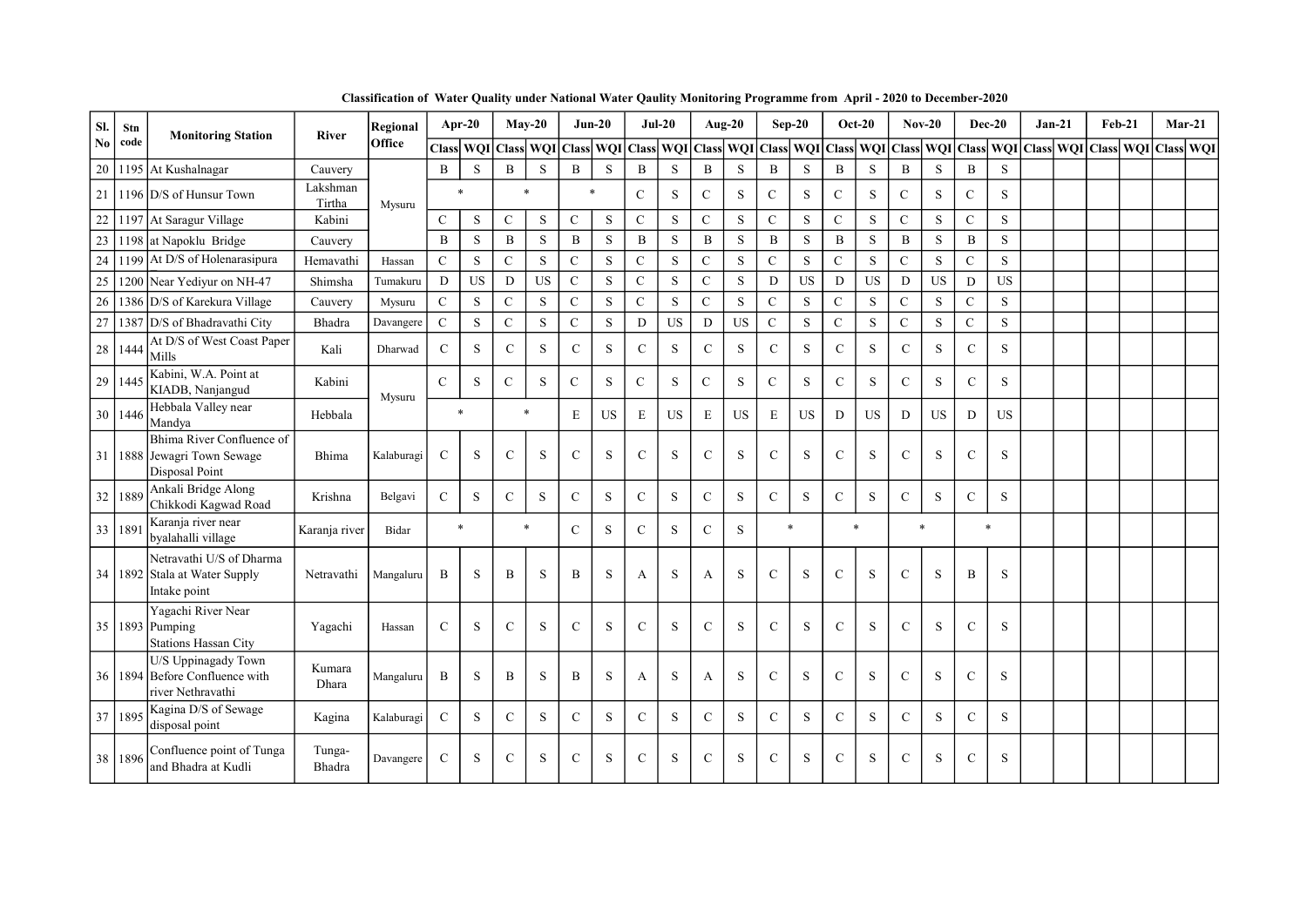Classification of Water Quality under National Water Qaulity Monitoring Programme from April - 2020 to December-2020

| SI.            | Stn     | <b>Monitoring Station</b>                                          | <b>River</b>       | Regional   |               | Apr-20      |               | $Mav-20$                                | $Jun-20$      |             | $Jul-20$      |           |               | Aug- $20$   |               | $Sep-20$  |               | $Oct-20$ |               | $Nov-20$                      | $Dec-20$      |             | $Jan-21$                                | Feb-21 |  | $Mar-21$ |
|----------------|---------|--------------------------------------------------------------------|--------------------|------------|---------------|-------------|---------------|-----------------------------------------|---------------|-------------|---------------|-----------|---------------|-------------|---------------|-----------|---------------|----------|---------------|-------------------------------|---------------|-------------|-----------------------------------------|--------|--|----------|
| N <sub>0</sub> | code    |                                                                    |                    | Office     |               |             |               | Class WQI Class WQI Class WQI Class WQI |               |             |               |           | Class WQI     |             | <b>Class</b>  |           |               |          |               | WQI Class WQI Class WQI Class |               | <b>WQI</b>  | Class   WQI   Class   WQI   Class   WQI |        |  |          |
| 39             |         | 2763 Asangi Village                                                | Asangi nalla       | Belgavi    | $\mathcal{C}$ | S           | $\mathsf{C}$  | S                                       | $\mathcal{C}$ | S           | $\mathcal{C}$ | S         | C             | S           | $\mathsf{C}$  | S         | $\mathbf C$   | S        | $\mathcal{C}$ | S                             | $\mathcal{C}$ | S           |                                         |        |  |          |
| 40             |         | 2764 At Badami Bridge                                              | Malaprabha         |            | $\mathcal{C}$ | S           | $\mathbf C$   | S                                       | $\mathsf{C}$  | S           | $\mathcal{C}$ | S         | $\mathbf C$   | S           | $\mathbf C$   | S         | $\mathcal{C}$ | S        | $\mathcal{C}$ | S                             | $\mathbf C$   | $\,$ S      |                                         |        |  |          |
| 41             |         | $2765$ U/S of MPM                                                  | Bhadra             |            | $\mathcal{C}$ | S           | $\mathbf{C}$  | S                                       | $\mathsf{C}$  | S           | $\mathcal{C}$ | S         | $\mathbf C$   | S           | $\mathsf{C}$  | S         | $\mathcal{C}$ | S        | $\mathbf C$   | S                             | $\mathbf C$   | S           |                                         |        |  |          |
| 42             |         | 2766 At New Bridge                                                 | Tungabhadra        |            | $\mathcal{C}$ | S           | $\mathbf{C}$  | S                                       | $\mathbf C$   | S           | $\mathsf{C}$  | S         | $\mathbf C$   | S           | $\mathbf C$   | S         | $\mathsf{C}$  | S        | $\mathcal{C}$ | S                             | $\mathcal{C}$ | S           |                                         |        |  |          |
| 43             |         | 2767 U/S of HPF Old Bridge                                         | Tungabhadra        |            | $\mathcal{C}$ | S           | $\mathbf{C}$  | S                                       | $\mathcal{C}$ | S           | $\mathbf C$   | S         | $\mathbf C$   | S           | $\mathsf{C}$  | S         | $\mathcal{C}$ | S        | $\mathcal{C}$ | S                             | $\mathcal{C}$ | S           |                                         |        |  |          |
| 44             |         | $2768$ D/S of HPF                                                  | Tungabhadra        | Davangere  | $\mathbf C$   | S           | $\mathbf{C}$  | S                                       | $\mathsf{C}$  | S           | $\mathsf{C}$  | S         | $\mathbf C$   | S           | $\mathsf{C}$  | S         | $\mathcal{C}$ | S        | $\mathcal{C}$ | S                             | $\mathbf C$   | $\,$ S      |                                         |        |  |          |
| 45             |         | 2769 At Jack Well Point                                            | Tungabhadra        |            | $\mathcal{C}$ | S           | $\mathbf C$   | S                                       | $\mathcal{C}$ | S           | $\mathsf{C}$  | S         | $\mathbf C$   | S           | $\mathsf{C}$  | S         | $\mathbf C$   | S        | C             | S                             | $\mathsf{C}$  | S           |                                         |        |  |          |
|                | 46 2770 | At Harihar Water Supply<br>Intake                                  | Tungabhadra        |            | $\mathcal{C}$ | S           | $\mathbf C$   | S                                       | $\mathcal{C}$ | S           | C             | S         | $\mathcal{C}$ | S           | $\mathbf C$   | S         | $\mathsf{C}$  | S        | D             | <b>US</b>                     | D             | <b>US</b>   |                                         |        |  |          |
|                |         | 47 2771 U/S of KIOCL                                               | Bhadra             | Hassan     | $\mathbf B$   | $\mathbf S$ | B             | S                                       | B             | $\mathbf S$ | B             | $\,$ S    | B             | S           | B             | $\,$ S    | B             | S        | B             | S                             | B             | $\,$ S      |                                         |        |  |          |
|                |         | 48 2772 D/S of Kattemalavadi                                       | Lakshman<br>Tirtha | Mysuru     | $\ast$        |             |               | $\ast$                                  |               |             | $\mathsf{C}$  | S         | $\mathcal{C}$ | S           | $\mathsf{C}$  | S         | $\mathcal{C}$ | S        | $\mathcal{C}$ | S                             | D             | US          |                                         |        |  |          |
|                |         | 49   2773   At Bannur Bridge                                       | Cauvery            |            | $\mathbf C$   | S           | $\mathbf C$   | $\mathbf S$                             | $\mathbf C$   | $\mathbf S$ | $\mathbf C$   | S         | $\mathbf C$   | $\mathbf S$ | $\mathbf C$   | $\,$ S    | $\mathbf C$   | S        | $\mathbf C$   | ${\bf S}$                     | $\mathbf C$   | $\mathbf S$ |                                         |        |  |          |
|                |         | 50 2774 At Ranganathittu                                           | Cauvery            |            | $\mathbf C$   | $\mathbf S$ | $\mathbf C$   | S                                       | $\mathbf C$   | $\mathbf S$ | $\mathbf C$   | ${\bf S}$ | $\mathbf C$   | $\mathbf S$ | $\mathbf C$   | ${\bf S}$ | $\mathbf C$   | S        | $\mathbf C$   | S                             | $\mathsf{C}$  | $\mathbf S$ |                                         |        |  |          |
| 51             | 2775    | At Bathing Ghat,<br>Nanjanagud                                     | Kabini             | Mysuru     | $\mathcal{C}$ | S           | $\mathcal{C}$ | S                                       | $\mathcal{C}$ | S           | $\mathsf{C}$  | S         | $\mathcal{C}$ | S           | $\mathcal{C}$ | S         | $\mathcal{C}$ | S        | $\mathcal{C}$ | S                             | $\mathcal{C}$ | S           |                                         |        |  |          |
| 52             |         | 2776 D/S of Gangawathi                                             | Tungabhadra        | Raichur    | $\mathbf C$   | S           | $\mathsf{C}$  | S                                       | $\mathsf{C}$  | $\mathbf S$ | $\mathsf{C}$  | S         | $\mathbf C$   | S           | $\mathsf{C}$  | $\,$ S    | $\mathbf C$   | S        | $\mathsf{C}$  | S                             | $\mathsf{C}$  | ${\bf S}$   |                                         |        |  |          |
|                |         | 53 2777 At Shahabad Bridge                                         | Kagina             |            | $\mathcal{C}$ | S           | $\mathbf{C}$  | S                                       | $\mathcal{C}$ | S           | $\mathcal{C}$ | S         | $\mathbf C$   | S           | $\mathbf C$   | S         | $\mathcal{C}$ | S        | $\mathcal{C}$ | S                             | $\mathcal{C}$ | S           |                                         |        |  |          |
|                | 54 4499 | Benniothora dam<br>Kurkota village,                                |                    | Kalaburagi | $\mathcal{C}$ | S           | $\mathcal{C}$ | S                                       | $\mathcal{C}$ | S           | C             | S         | $\mathcal{C}$ | S           | $\mathbf C$   | S         | $\mathcal{C}$ | S        | $\mathcal{C}$ | S                             | $\mathcal{C}$ | S           |                                         |        |  |          |
|                |         | Kagina river at D/S of<br>55 4500 bridge cum barrage,<br>Sadem Tq. |                    |            | $\mathcal{C}$ | S           | $\mathbf C$   | S                                       | $\mathsf{C}$  | S           | $\mathbf C$   | S         | $\mathcal{C}$ | $\mathbf S$ | $\mathsf{C}$  | S         | $\mathbf C$   | S        | $\mathbf C$   | S                             | $\mathsf{C}$  | S           |                                         |        |  |          |
|                |         | 56 2780 U/S of WCPM, Dandeli                                       | Kali               | Dharwad    | $\mathbf C$   | S           | $\mathcal{C}$ | S                                       | $\mathbf C$   | $\,$ S      | $\mathsf{C}$  | S         | $\mathcal{C}$ | S           | $\mathbf C$   | $\,$ S    | $\mathbf C$   | S        | $\mathsf{C}$  | S                             | $\mathsf{C}$  | S           |                                         |        |  |          |
|                |         | 57 2781 D/S of Alamatti Dam                                        | Krishna            | Belgavi    | $\mathbf C$   | S           | $\mathcal{C}$ | S                                       | $\mathcal{C}$ | S           | $\mathcal{C}$ | S         | $\mathbf{C}$  | S           | $\mathbf C$   | S         | $\mathcal{C}$ | S        | $\mathcal{C}$ | S                             | $\mathbf C$   | $\,$ S      |                                         |        |  |          |
|                | 58 3558 | Dodesugur bridge gaugung<br>Station                                | Tungabhadra        | Raichur    | $\mathcal{C}$ | S           | $\mathsf{C}$  | S                                       | $\mathcal{C}$ | S           | $\mathsf{C}$  | S         | $\mathcal{C}$ | S           | $\mathsf{C}$  | S         | $\mathsf{C}$  | S        | $\mathsf{C}$  | S                             | $\mathcal{C}$ | S           |                                         |        |  |          |
|                | 59 3562 | Thumbe water supply<br>station to Mangalore city                   | Nethravathi        | Mangaluru  | B             | S           | B             | S                                       | B             | S           | A             | S         | A             | S           | $\mathsf{C}$  | S         | $\mathcal{C}$ | S        | $\mathcal{C}$ | S                             | $\mathcal{C}$ | S           |                                         |        |  |          |
|                |         | 60 3563 $U/s$ of Uppinangady town                                  | Nethravathi        |            | $\mathbf C$   | S           | $\mathbf C$   | S                                       | B             | S           | $\mathbf B$   | S         | B             | S           | B             | S         | $\mathbf C$   | S        | $\mathbf C$   | S                             | $\mathcal{C}$ | S           |                                         |        |  |          |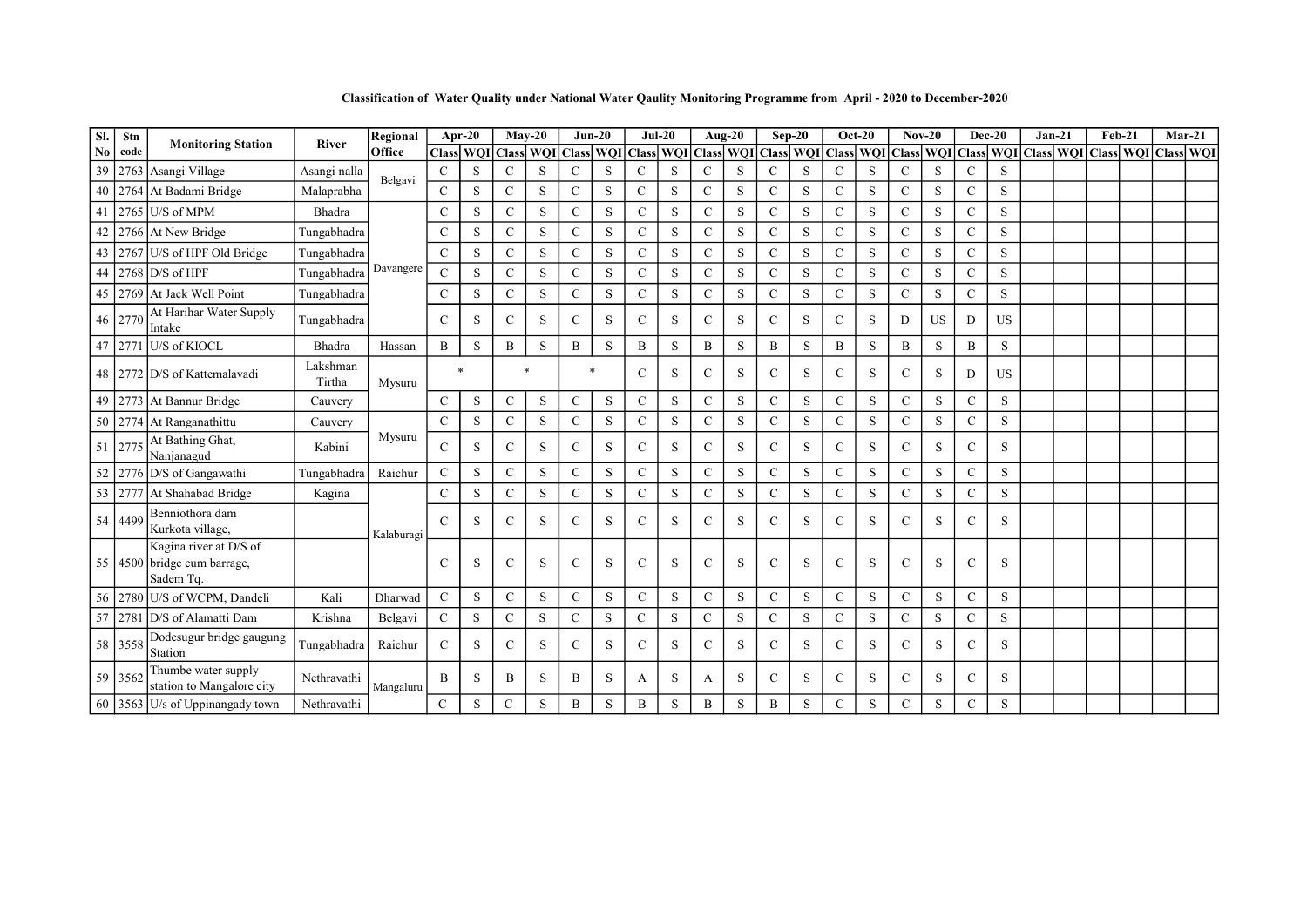| SI. | Stn     |                                                                                |                     | Regional |               | Apr-20    |                | $May-20$       |                | $Jun-20$       | $Jul-20$     |                |                | Aug-20         | $Sep-20$       |             |               | <b>Oct-20</b> |                | $Nov-20$    | Dec-20         |             | $Jan-21$                                                                                                                                                                                                                     | <b>Feb-21</b> |  | $Mar-21$ |
|-----|---------|--------------------------------------------------------------------------------|---------------------|----------|---------------|-----------|----------------|----------------|----------------|----------------|--------------|----------------|----------------|----------------|----------------|-------------|---------------|---------------|----------------|-------------|----------------|-------------|------------------------------------------------------------------------------------------------------------------------------------------------------------------------------------------------------------------------------|---------------|--|----------|
| No  | code    | <b>Monitoring Station</b>                                                      | <b>River</b>        | Office   | <b>Class</b>  |           |                | WQI Class WQI  |                |                |              |                |                |                |                |             |               |               |                |             |                |             | Class    WQI    Class    WQI    Class    WQI    Class    WQI    Class    WQI    Class    WQI    Class    WQI    Class    WQI    Class    WQI    Class    WQI    Class    WQI    Class    WQI    Class    WQI    Class    WQI |               |  |          |
| 61  | 3566    | <b>KRS</b> Dam Mandya                                                          | Cauvery             |          | $\mathbf C$   | S         | $\mathbf C$    | S              | $\mathsf{C}$   | S              | C            | S              | $\mathbf C$    | S              | $\mathsf{C}$   | S           | $\mathbf C$   | S             | $\mathcal{C}$  | S           | ${\bf C}$      | S           |                                                                                                                                                                                                                              |               |  |          |
| 62  |         | 3567 D/s Shimsha near Madduar                                                  | Shimsha             |          |               | $\ast$    |                | $\ast$         |                | $\ast$         | $\ast$       |                |                | $\ast$         | $\mathcal{C}$  | S           | $\mathbf C$   | S             | $\mathbf C$    | S           | $\mathbf C$    | S           |                                                                                                                                                                                                                              |               |  |          |
|     | 63 3568 | Water supply intakepoint to<br>Srirangapatna town                              | Cauvery             |          | C             | S         | $\mathsf{C}$   | S              | $\mathsf{C}$   | S              | $\mathsf{C}$ | S              | $\mathbf C$    | S              | $\mathsf{C}$   | ${\bf S}$   | $\mathbf C$   | S             | $\mathbf C$    | S           | $\mathcal{C}$  | S           |                                                                                                                                                                                                                              |               |  |          |
|     | 64 3569 | Water supply intake point to<br>Mandva town                                    | Cauvery             |          | $\mathsf{C}$  | S         | $\mathbf C$    | S              | $\mathbf C$    | $\mathbf S$    | $\mathbf C$  | $\mathbf S$    | $\mathbf C$    | ${\bf S}$      | $\mathbf C$    | ${\bf S}$   | $\mathbf C$   | S             | $\mathbf C$    | ${\bf S}$   | $\mathbf C$    | S           |                                                                                                                                                                                                                              |               |  |          |
| 65  |         | 3570 D/s of KR Nagar bridge                                                    | Cauvery             |          | $\mathsf{C}$  | S         | $\mathbf C$    | S              | $\mathsf{C}$   | S              | $\mathbf C$  | S              | $\mathbf C$    | ${\bf S}$      | $\mathcal{C}$  | S           | $\mathbf C$   | S             | $\mathsf{C}$   | S           | $\mathsf{C}$   | S           |                                                                                                                                                                                                                              |               |  |          |
| 66  |         | 3571 U/s of KR Nagar                                                           | Cauvery             |          | $\mathsf{C}$  | S         | $\overline{C}$ | $\overline{s}$ | $\overline{C}$ | $\overline{s}$ | $\mathbf C$  | $\overline{s}$ | $\overline{C}$ | $\overline{s}$ | $\overline{C}$ | $\,$ S      | $\mathbf C$   | $\mathbf S$   | $\overline{C}$ | $\mathbf S$ | $\mathbf C$    | $\,$ S      |                                                                                                                                                                                                                              |               |  |          |
| 67  | 3572    | Water supply intake point to<br>Hunsur town                                    | Lakshman<br>Thirtha |          |               |           |                | $\ast$         |                |                | $\ast$       |                |                | $\ast$         | $\mathbf C$    | $\,$ S      | $\mathbf C$   | S             | $\mathbf C$    | S           | $\mathbf C$    | S           |                                                                                                                                                                                                                              |               |  |          |
| 68  | 3573    | D/s of Kushalanagar town                                                       | Cauvery             |          | B             | S         | B              | S              | B              | S              | B            | S              | $\mathcal{C}$  | S              | $\mathbf B$    | S           | B             | S             | B              | S           | $\mathbf{B}$   | S           |                                                                                                                                                                                                                              |               |  |          |
|     | 69 3574 | Water supply intake point to<br>Madikeri town (Kootehole)                      | Cauvery             |          | B             | S         | B              | S              | B              | S              | B            | S              | B              | S              | B              | S           | B             | S             | B              | S           | B              | S           |                                                                                                                                                                                                                              |               |  |          |
|     |         | U/s Intake point to<br>70 3575 Nanjanagud & Gundlupet<br>at Debur              | Kabini              | Mysuru   | $\mathbf C$   | S         | $\mathbf C$    | S              | $\mathbf C$    | $\,$ S         | $\mathbf C$  | S              | $\mathsf{C}$   | S              | $\mathsf{C}$   | S           | $\mathbf C$   | S             | $\mathsf{C}$   | S           | $\mathsf{C}$   | S           |                                                                                                                                                                                                                              |               |  |          |
|     | 71 3576 | Water supply intake point to<br>Mysore pump house                              | Cauvery             |          | $\mathsf{C}$  | S         | $\mathbf C$    | S              | $\mathbf C$    | $\,$ S         | $\mathbf C$  | S              | $\mathbf C$    | S              | $\mathbf C$    | $\,$ S      | $\mathbf C$   | S             | $\mathbf C$    | S           | $\mathsf{C}$   | S           |                                                                                                                                                                                                                              |               |  |          |
|     | 72 3577 | Water supply intake point to<br>T. Narasipura                                  | Kabini              |          | $\mathsf{C}$  | S         | $\mathcal{C}$  | S              | $\mathcal{C}$  | S              | $\mathsf{C}$ | S              | $\mathcal{C}$  | S              | $\mathbf C$    | S           | $\mathcal{C}$ | S             | $\mathcal{C}$  | S           | $\mathcal{C}$  | S           |                                                                                                                                                                                                                              |               |  |          |
|     |         | D/s of Cauvery Maddur<br>73 3578 water supply treatment plant<br>at @ Bachalli | Cauvery             |          | $\mathbf C$   | S         | $\mathbf C$    | S              | $\mathcal{C}$  | S              | $\mathbf C$  | S              | $\mathbf C$    | $\mathbf S$    | $\mathsf{C}$   | S           | $\mathbf C$   | S             | $\mathcal{C}$  | S           | $\mathcal{C}$  | S           |                                                                                                                                                                                                                              |               |  |          |
|     | 74 3579 | Water supply intake point at<br>Kollegala, Dasanapura                          | Cauvery             |          | $\mathcal{C}$ | S         | $\mathcal{C}$  | S              | $\mathbf C$    | S              | $\mathbf C$  | S              | $\mathbf C$    | S              | $\mathbf C$    | S           | $\mathbf C$   | S             | $\mathbf C$    | S           | $\mathcal{C}$  | S           |                                                                                                                                                                                                                              |               |  |          |
|     | 75 3580 | Water supply intake point<br>to Malavalli                                      | Cauvery             |          | $\mathcal{C}$ | S         | $\mathcal{C}$  | S              | $\mathbf C$    | S              | $\mathbf C$  | S              | $\mathbf C$    | $\,$ S         | $\mathbf C$    | S           | $\mathbf C$   | S             | $\mathbf C$    | S           | $\mathcal{C}$  | S           |                                                                                                                                                                                                                              |               |  |          |
|     | 76 358  | Water supply intake point at<br>Torekadanahalli                                | Cauvery             |          | $\mathcal{C}$ | S         | $\mathbf C$    | S              | $\mathsf{C}$   | S              | $\mathbf C$  | S              | $\mathbf C$    | S              | $\mathsf{C}$   | S           | $\mathbf C$   | S             | $\mathsf{C}$   | S           | $\mathsf{C}$   | S           |                                                                                                                                                                                                                              |               |  |          |
| 77  | 4087    | NR Bridge, Ankola                                                              | Gangavali           |          | $\mathsf{C}$  | S         | ${\bf C}$      | $\mathbf S$    | ${\bf C}$      | $\mathbf S$    | $\mathbf C$  | $\mathbf S$    | $\mathbf C$    | $\mathbf S$    | ${\bf C}$      | ${\bf S}$   | $\mathsf{C}$  | S             | ${\bf C}$      | $\mathbf S$ | $\mathbf C$    | $\mathbf S$ |                                                                                                                                                                                                                              |               |  |          |
| 78  | 4088    | Aghanashini River                                                              | Aghanashini         | Karwar   | $\mathbf C$   | S         | $\mathbf C$    | S              | $\mathbf C$    | $\,$ S         | $\mathbf C$  | S              | ${\bf C}$      | $\mathbf S$    | $\mathbf C$    | S           | $\mathsf{C}$  | S             | $\mathbf C$    | S           | $\mathbf C$    | S           |                                                                                                                                                                                                                              |               |  |          |
| 79  | 4089    | Hadinabal Bridge                                                               | Gundabai            |          | $\mathsf{C}$  | ${\bf S}$ | ${\bf C}$      | $\mathbf S$    | ${\bf C}$      | $\mathbf S$    | $\mathbf C$  | $\mathbf S$    | $\mathbf C$    | $\mathbf S$    | ${\bf C}$      | $\mathbf S$ | ${\bf C}$     | S             | ${\bf C}$      | $\mathbf S$ | $\mathbf C$    | $\mathbf S$ |                                                                                                                                                                                                                              |               |  |          |
| 80  |         | 4090 NR Bridge, at Honnavara                                                   | Sharavathi          |          | $\mathbf C$   | S         | $\mathbf C$    | $\rm S$        | $\overline{C}$ | $\mathbf S$    | $\mathbf C$  | $\rm S$        | $\overline{C}$ | $\mathbf S$    | $\overline{C}$ | $\mathbf S$ | $\mathbf C$   | S             | $\overline{C}$ | ${\bf S}$   | $\overline{C}$ | $\mathbf S$ |                                                                                                                                                                                                                              |               |  |          |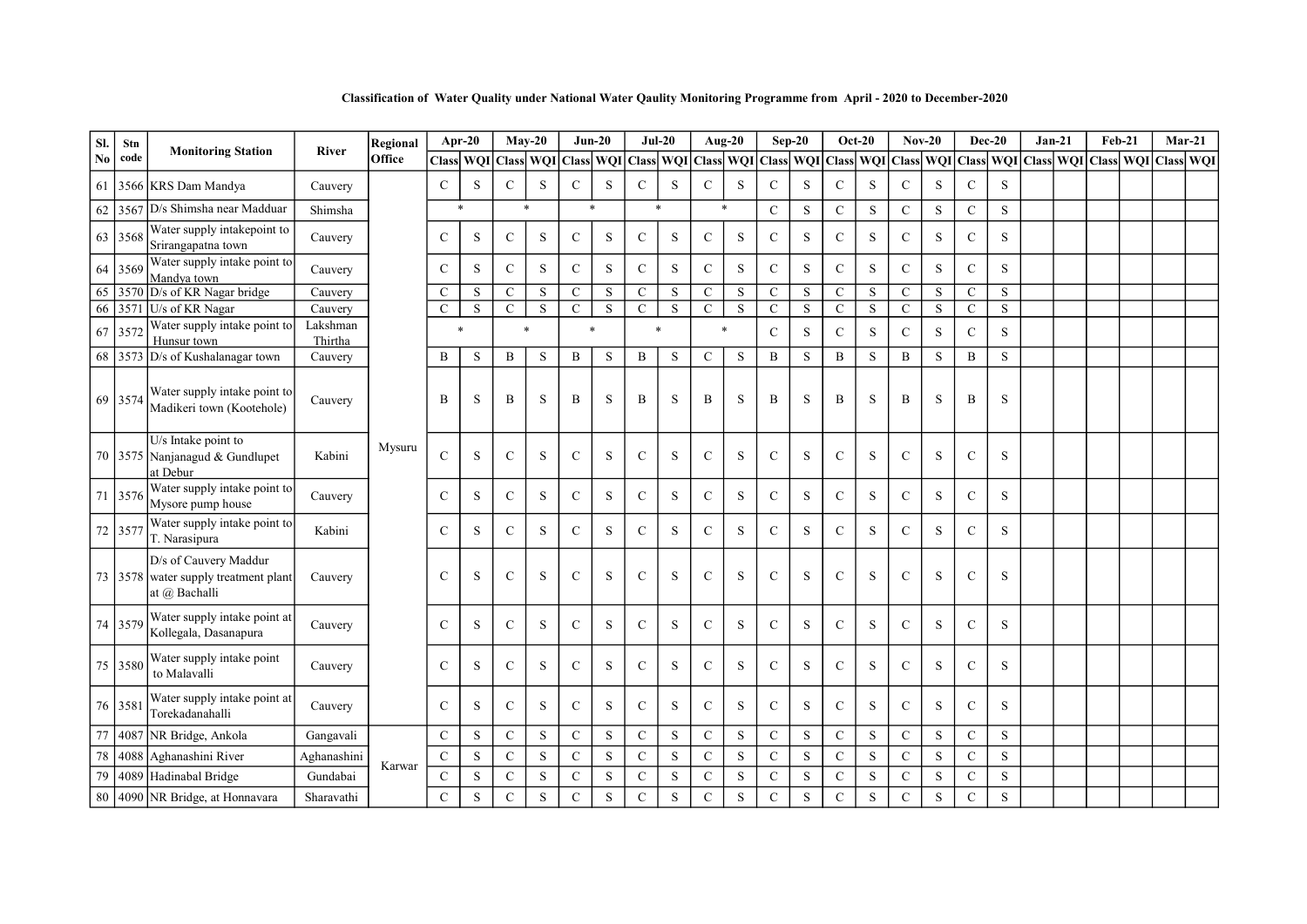Classification of Water Quality under National Water Qaulity Monitoring Programme from April - 2020 to December-2020

| SI.            | Stn     | <b>Monitoring Station</b>                                                       | <b>River</b>              | Regional  |               | Apr-20    |               | $Mav-20$                          | $Jun-20$      |                  |               | $Jul-20$   |                | Aug-20    |               | $Sep-20$    | $Oct-20$      |                                 | $Nov-20$      |             | $Dec-20$      |            |       | $Jan-21$  | $Feb-21$ | $Mar-21$      |  |
|----------------|---------|---------------------------------------------------------------------------------|---------------------------|-----------|---------------|-----------|---------------|-----------------------------------|---------------|------------------|---------------|------------|----------------|-----------|---------------|-------------|---------------|---------------------------------|---------------|-------------|---------------|------------|-------|-----------|----------|---------------|--|
| N <sub>0</sub> | code    |                                                                                 |                           | Office    | <b>Class</b>  |           |               | <b>WOI</b> Class <b>WOI</b> Class |               | <b>WOI</b> Class |               | <b>WOI</b> |                | Class WQI | <b>Class</b>  |             |               | WQI   Class   WQI   Class   WQI |               |             | <b>Class</b>  | <b>WOI</b> | Class | WOI Class |          | WOI Class WOI |  |
| 81             | 4091    | NR Kadivinakatte Dam                                                            | Venkatpur                 |           | $\mathcal{C}$ | S         | $\mathcal{C}$ | S                                 | $\mathsf{C}$  | S                | $\mathbf C$   | S          | $\mathbf C$    | S         | $\mathbf C$   | S           | $\mathbf C$   | S                               | $\mathsf{C}$  | S           | $\mathcal{C}$ | S          |       |           |          |               |  |
|                | 82 4496 | Aghanashini River<br>Marigadde(Sirsi)                                           |                           | Karwar    | $\mathcal{C}$ | S         | $\mathcal{C}$ | S                                 | $\mathcal{C}$ | S                | $\mathcal{C}$ | S          | $\mathcal{C}$  | S         | $\mathsf{C}$  | S           | $\mathbf C$   | S                               | $\mathcal{C}$ | S           | $\mathcal{C}$ | S          |       |           |          |               |  |
| 83             |         | 4497 Kengre hole (Sirsi)                                                        | Aghanashini               |           | $\mathcal{C}$ | S         | $\mathcal{C}$ | S                                 | $\mathsf{C}$  | S                | $\mathcal{C}$ | S          | $\mathbf C$    | S         | $\mathbf C$   | S           | $\mathbf C$   | S                               | $\mathsf{C}$  | S           | $\mathsf{C}$  | S          |       |           |          |               |  |
|                |         | 84 4498 Sanavalli Dam, Mungod                                                   |                           |           | $\mathbf C$   | S         | $\mathbf C$   | S                                 | $\mathbf C$   | S                | $\mathcal{C}$ | S          | $\mathbf C$    | S         | $\mathbf C$   | $\mathbf S$ | $\mathbf C$   | S                               | $\mathbf C$   | S.          | $\mathsf{C}$  | S          |       |           |          |               |  |
|                |         | Rakkasakoppa Reservoir<br>85 4098 Rakkasakoppa Vill<br>Belagavi                 | Rakkasakopp<br>Reservor   | Belgavi   | $\mathbf C$   | S         | $\mathcal{C}$ | S                                 | $\mathbf C$   | S                | $\mathcal{C}$ | S          | $\mathcal{C}$  | S         | $\mathbf C$   | S           | $\mathbf C$   | S                               | $\mathbf{C}$  | S           | $\mathsf{C}$  | S          |       |           |          |               |  |
|                | 86 4099 | D/S Barachuki Falls<br>Sathegala                                                | Cauvery                   |           | $\mathcal{C}$ | S         | $\mathcal{C}$ | S                                 | $\mathsf{C}$  | S                | $\mathcal{C}$ | S          | $\mathcal{C}$  | S         | $\mathsf{C}$  | S           | $\mathcal{C}$ | S                               | $\mathcal{C}$ | S           | $\mathsf{C}$  | S          |       |           |          |               |  |
|                | 87 4100 | Attigullipura<br>Chamarajanagar                                                 | Suvaranvathi<br>Reservoir | Mysuru    | $\mathcal{C}$ | S         | $\mathcal{C}$ | S                                 | $\mathcal{C}$ | S                | $\mathcal{C}$ | S          | $\mathcal{C}$  | S         | $\mathcal{C}$ | S           | $\mathcal{C}$ | S                               | $\mathbf{C}$  | S           | B             | S          |       |           |          |               |  |
|                | 88 4101 | Gundal Kollegala Tq &<br>Chamarajanagar Dist                                    | Gundal<br>Reservoir       |           | B             | S         | B             | S                                 | B             | S                | B             | S          | B              | S         | $\mathsf{C}$  | S           | $\mathcal{C}$ | S                               | B             | S           | B             | S          |       |           |          |               |  |
|                | 89 4102 | D/S of cauvery at<br>Bhagamandala Bridge                                        | Cauvery                   |           | B             | S         | B             | S                                 | B             | S                | B             | S          | $\overline{B}$ | S         | B             | S           | B             | S                               | B             | S           | B             | S          |       |           |          |               |  |
|                |         | D/S of Cauvery at Kanive<br>90 4103 Ramaligeswara Tempale<br>Bridge Kushalnagar | Cauvery                   | Mysuru    | B             | S         | B             | S                                 | B             | S                | B             | S          | $\bf{B}$       | S         | B             | S           | B             | S                               | B             | S           | B             | S          |       |           |          |               |  |
|                |         | Ghatprabha River,<br>91 4104 Davalshwar Braaga<br>Jackwell for Drinking Water   | Ghatprabha                | Belagavi  | $\mathcal{C}$ | S         | $\mathcal{C}$ | S                                 | $\mathbf C$   | S                | $\mathcal{C}$ | S          | $\mathcal{C}$  | S         | $\mathcal{C}$ | S           | $\mathbf C$   | S                               | $\mathcal{C}$ | S           | $\mathcal{C}$ | S          |       |           |          |               |  |
|                | 92 4105 | Bhadra River D/S MPM,<br>Bhadrawati                                             | Bhadra                    |           | $\mathcal{C}$ | S         | $\mathcal{C}$ | S                                 | $\mathbf C$   | S                | $\mathcal{C}$ | S          | $\mathcal{C}$  | S         | $\mathsf{C}$  | $\mathbf S$ | $\mathbf C$   | S                               | $\mathcal{C}$ | S           | $\mathcal{C}$ | S          |       |           |          |               |  |
|                | 93 4106 | Tunga River U/S<br>Shivamogga                                                   | Tunga                     | Davangere | $\mathbf C$   | S         | $\mathbf C$   | S                                 | $\mathbf C$   | $\,$ S           | $\mathcal{C}$ | S          | $\mathsf{C}$   | S         | $\mathbf C$   | S           | $\mathsf{C}$  | S                               | $\mathsf{C}$  | S           | $\mathbf C$   | S          |       |           |          |               |  |
|                | 94 4494 | Tungabhadra river at Mylara                                                     | Tunga                     |           | $\mathbf C$   | S         | ${\bf C}$     | S                                 | ${\bf C}$     | $\,$ S           | $\mathbf C$   | S          | $\mathbf C$    | S         | $\mathbf C$   | $\mathbf S$ | $\mathbf C$   | S                               | $\mathbf C$   | S           | $\mathsf{C}$  | S          |       |           |          |               |  |
| 95             | 4495    | Tungabhadra river at Aravi                                                      | Tunga                     |           | $\mathsf{C}$  | S         | $\mathcal{C}$ | S                                 | $\mathcal{C}$ | S                | $\mathcal{C}$ | S          | $\mathcal{C}$  | S         | $\mathcal{C}$ | S           | $\mathbf C$   | S                               | $\mathcal{C}$ | S           | $\mathcal{C}$ | S          |       |           |          |               |  |
|                | 96 4107 | Dakshina Pinakini River<br>Near Mugalur Bridge,                                 | Dakshina<br>Pinakini      | Sarjapura | E             | <b>US</b> | E             | <b>US</b>                         | E             | <b>US</b>        | E             | <b>US</b>  | E              | <b>US</b> | D             | <b>US</b>   | D             | <b>US</b>                       | E             | <b>US</b>   | $\mathbf E$   | <b>US</b>  |       |           |          |               |  |
|                |         | 97 4108 Akravathir River Before                                                 | Arkavathi                 | Ramanagar | D             | <b>US</b> | D             | US                                | D             | US               | $\mathbf D$   | US         | D              | US        | D             | US          | D             | US                              | D             | $_{\rm US}$ | $\mathbf D$   | US         |       |           |          |               |  |
|                | 98 4109 | Cauvery River Before                                                            | Cauvery                   |           | $\mathsf{C}$  | S         | D             | <b>US</b>                         | D             | <b>US</b>        | $\mathcal{C}$ | S          | $\mathbf C$    | S         | D             | <b>US</b>   | D             | <b>US</b>                       | D             | <b>US</b>   | D             | <b>US</b>  |       |           |          |               |  |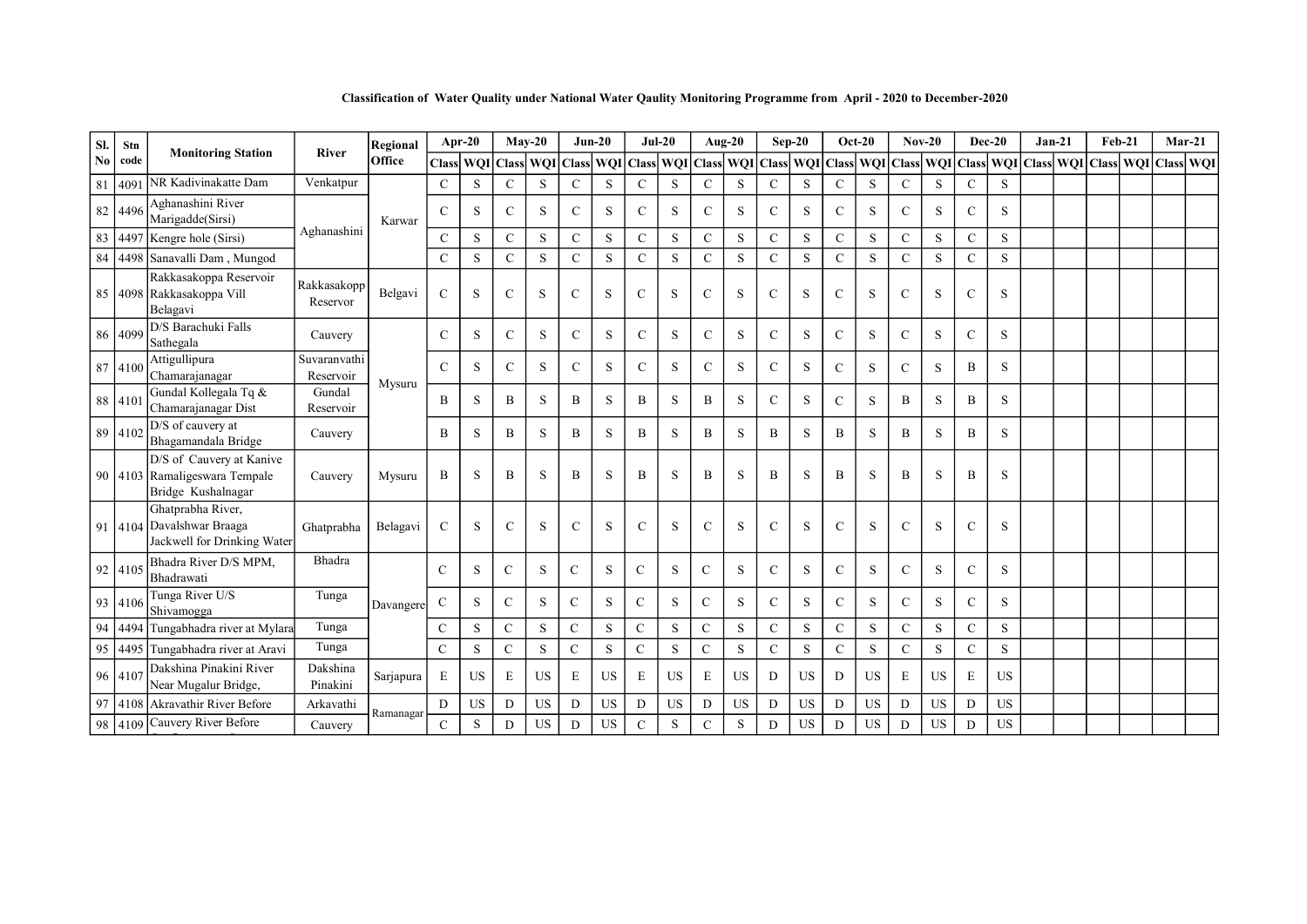### Lake/ Tanks Water Samples Classification for the month of April - 2020 to December-2020 of Bengaluru Urban & Rural District

Monitoring of Indian National Aquatic Resource System (MINARS)

| SI.            | Stn  | <b>Monitoring Station</b>       | <b>Regional Office</b> | Apr-20         |            |           | $Mav-20$  |              | $Jun-20$       | $Jul-20$         |           | Aug-20              |           | $Sep-20$     |                     |        | $Oct-20$  |         | $Nov-20$  |             | $Dec-20$    | $Jan-21$                                | $Feb-21$ |  | $Mar-21$          |
|----------------|------|---------------------------------|------------------------|----------------|------------|-----------|-----------|--------------|----------------|------------------|-----------|---------------------|-----------|--------------|---------------------|--------|-----------|---------|-----------|-------------|-------------|-----------------------------------------|----------|--|-------------------|
| N <sub>0</sub> | code |                                 |                        | <b>Class</b>   | <b>WOI</b> | Class WQI |           | <b>Class</b> |                | <b>WOI</b> Class |           | WQI Class WQI Class |           |              | WQI Class WQI Class |        |           |         |           |             |             | WQI   Class   WQI   Class   WQI   Class |          |  | WOI   Class   WOI |
|                |      | 3589 Madiwala Lake              |                        | D              | <b>US</b>  | D         | <b>US</b> | D            | <b>US</b>      | D                | <b>US</b> | $\ast$              |           | D            | <b>US</b>           | D      | <b>US</b> | D       | <b>US</b> | D           | <b>US</b>   |                                         |          |  |                   |
| $\overline{2}$ |      | 3602 Bellandur lake             |                        | D              | <b>US</b>  | D         | <b>US</b> | E            | <b>US</b>      | D                | <b>US</b> | $\ast$              |           | E            | US                  | E      | <b>US</b> | E       | <b>US</b> | $\mathbf E$ | <b>US</b>   |                                         |          |  |                   |
| $\overline{3}$ |      | 3609   Ibblur Lake              |                        | E              | <b>US</b>  | E         | <b>US</b> | D            | <b>US</b>      | E                | <b>US</b> | $\ast$              |           | D            | <b>US</b>           | D      | <b>US</b> | D       | <b>US</b> | D           | <b>US</b>   |                                         |          |  |                   |
| $\overline{4}$ | 361  | Kaikondanahalli Lake            |                        | D              | <b>US</b>  | D         | <b>US</b> | D            | <b>US</b>      | D                | <b>US</b> | $\ast$              |           | D            | <b>US</b>           | D      | <b>US</b> | D       | <b>US</b> | D           | <b>US</b>   |                                         |          |  |                   |
| 5              |      | 3612 Agaram lake                |                        | $\overline{D}$ | <b>US</b>  | D         | US.       | D            | <b>US</b>      | D                | <b>US</b> | $\ast$              |           | D            | <b>US</b>           | D      | <b>US</b> | D       | <b>US</b> | D           | <b>US</b>   |                                         |          |  |                   |
| 6              |      | 3613 Gottegre lake              |                        | D              | US         | D         | <b>US</b> | 来            |                | $\ast$           |           | $\ast$              |           | $\ast$       |                     | $\ast$ |           | $\ast$  |           | D           | <b>US</b>   |                                         |          |  |                   |
|                |      | 3614 Puttenahalli lake (s)      |                        | D              | <b>US</b>  | E         | <b>US</b> | D            | <b>US</b><br>D |                  | <b>US</b> | $\ast$              |           | D            | US                  | D      | <b>US</b> | D       | <b>US</b> | D           | <b>US</b>   |                                         |          |  |                   |
| 8              |      | 3615 Arakere lake               |                        | E              | <b>US</b>  | D         | US        | D            | US             | D                | <b>US</b> | $\ast$              |           | D            | US                  | D      | <b>US</b> | D       | <b>US</b> | ×           |             |                                         |          |  |                   |
| 9              |      | 3616 Kalena agrahara lake       |                        | E              | <b>US</b>  | E         | <b>US</b> | 来            |                | D                | <b>US</b> | $\ast$              |           | D            | <b>US</b>           | D      | <b>US</b> | D       | <b>US</b> | D           | <b>US</b>   |                                         |          |  |                   |
|                |      | 10 3617 Hulimavu lake           |                        | D              | <b>US</b>  | D         | US        | D            | US             | D                | <b>US</b> | $\ast$              |           | D            | US                  | D      | <b>US</b> | D       | US        | D           | US          |                                         |          |  |                   |
|                |      | 3618 Singasandra lake           | Bommanahalli           | D              | <b>US</b>  | D         | <b>US</b> | D            | US             | D                | <b>US</b> | $\ast$              |           | D            | US                  | D      | <b>US</b> | D       | <b>US</b> |             | $\ast$      |                                         |          |  |                   |
|                |      | $12$ 3619 Begur tank            |                        | D              | <b>US</b>  | E         | <b>US</b> | ${\bf E}$    | <b>US</b>      | D                | <b>US</b> | $\ast$              |           | D            | <b>US</b>           | D      | <b>US</b> | D       | <b>US</b> | D           | <b>US</b>   |                                         |          |  |                   |
|                |      | 13 3620 Parappana agrahara lake |                        | D              | US         | D         | <b>US</b> | D            | US             | D                | <b>US</b> | $\ast$              |           | D            | US                  | D      | US        | D       | <b>US</b> |             | $*$         |                                         |          |  |                   |
|                |      | 14 3621 Harlur Lake             |                        | D              | <b>US</b>  | D         | <b>US</b> | D            | US             | D                | <b>US</b> | $\ast$              |           | D            | US                  | D      | <b>US</b> | E       | <b>US</b> | D           | $_{\rm US}$ |                                         |          |  |                   |
|                |      | 15 3622 Somasundra palya lake   |                        | D              | <b>US</b>  | $\ast$    |           |              | $\ast$         | $\ast$           |           | $\ast$              |           | $\ast$       |                     | $\ast$ |           | $\star$ |           |             | $\ast$      |                                         |          |  |                   |
|                |      | 16 4542 Basavanapura Lake       |                        | D              | <b>US</b>  | D         | <b>US</b> | D            | <b>US</b>      | E                | <b>US</b> | $\ast$              |           | D            | <b>US</b>           | D      | <b>US</b> | D       | <b>US</b> |             | $\ast$      |                                         |          |  |                   |
|                |      | 17 4543 Kodi singasandra Lake   |                        | D              | US         | D         | <b>US</b> |              | $\ast$         | D                | <b>US</b> | $\ast$              |           | D            | US                  | D      | <b>US</b> | D       | <b>US</b> |             | $\ast$      |                                         |          |  |                   |
|                |      | 18 4544 Kothunuru Lake          |                        | D              | <b>US</b>  | D         | <b>US</b> |              | $\ast$         | E                | <b>US</b> | $\ast$              |           | D            | <b>US</b>           | D      | US.       | D       | <b>US</b> |             | $\ast$      |                                         |          |  |                   |
|                |      | 19 4545 Jungu Kere Lake         |                        | $\ast$         |            | $\ast$    |           |              | $\ast$         | $\ast$           |           | $\ast$              |           | $\ast$       |                     |        | $\ast$    |         | $\ast$    |             | $\ast$      |                                         |          |  |                   |
|                |      | 20   4546   Jakksandra Lake     |                        | $\ast$         |            | $\ast$    |           |              | $\ast$         | $\ast$           |           | $\ast$              |           | $\mathbf{x}$ |                     |        | $\ast$    |         | $\ast$    |             | $\ast$      |                                         |          |  |                   |
| 21             |      | 4547 Sawarana kunte Lake        |                        | $\ast$         |            | $\ast$    |           |              | $\ast$         | $\ast$           |           | $\ast$              |           | D            | US                  | D      | <b>US</b> | D       | US        |             | $*$         |                                         |          |  |                   |
| 22             |      | 3603 Vengaihnakere Tank         |                        | E              | US         | D         | <b>US</b> | D            | US             | D                | <b>US</b> | D                   | US        | $\mathbf E$  | US                  | E      | US        | E       | <b>US</b> | D           | <b>US</b>   |                                         |          |  |                   |
| 23             |      | 3604 Doddanakundi tank          | Mahadevapura           | D              | <b>US</b>  | D         | <b>US</b> |              | $\ast$         | $\ast$           |           | $\ast$              |           | $\ast$       |                     | D      | <b>US</b> | D       | <b>US</b> | D           | <b>US</b>   |                                         |          |  |                   |
|                |      | 24 3605 Yellamallappa tank      |                        | D              | US         | D         | <b>US</b> | D            | US             | D                | <b>US</b> | D                   | US        | E            | US                  | D      | <b>US</b> | D       | <b>US</b> | D           | <b>US</b>   |                                         |          |  |                   |
|                |      | 25 3607 Kalkere tank            |                        | D              | <b>US</b>  | D         | <b>US</b> | D            | <b>US</b>      | E                | <b>US</b> | E                   | <b>US</b> | D            | <b>US</b>           | D      | US.       | D       | <b>US</b> | D           | <b>US</b>   |                                         |          |  |                   |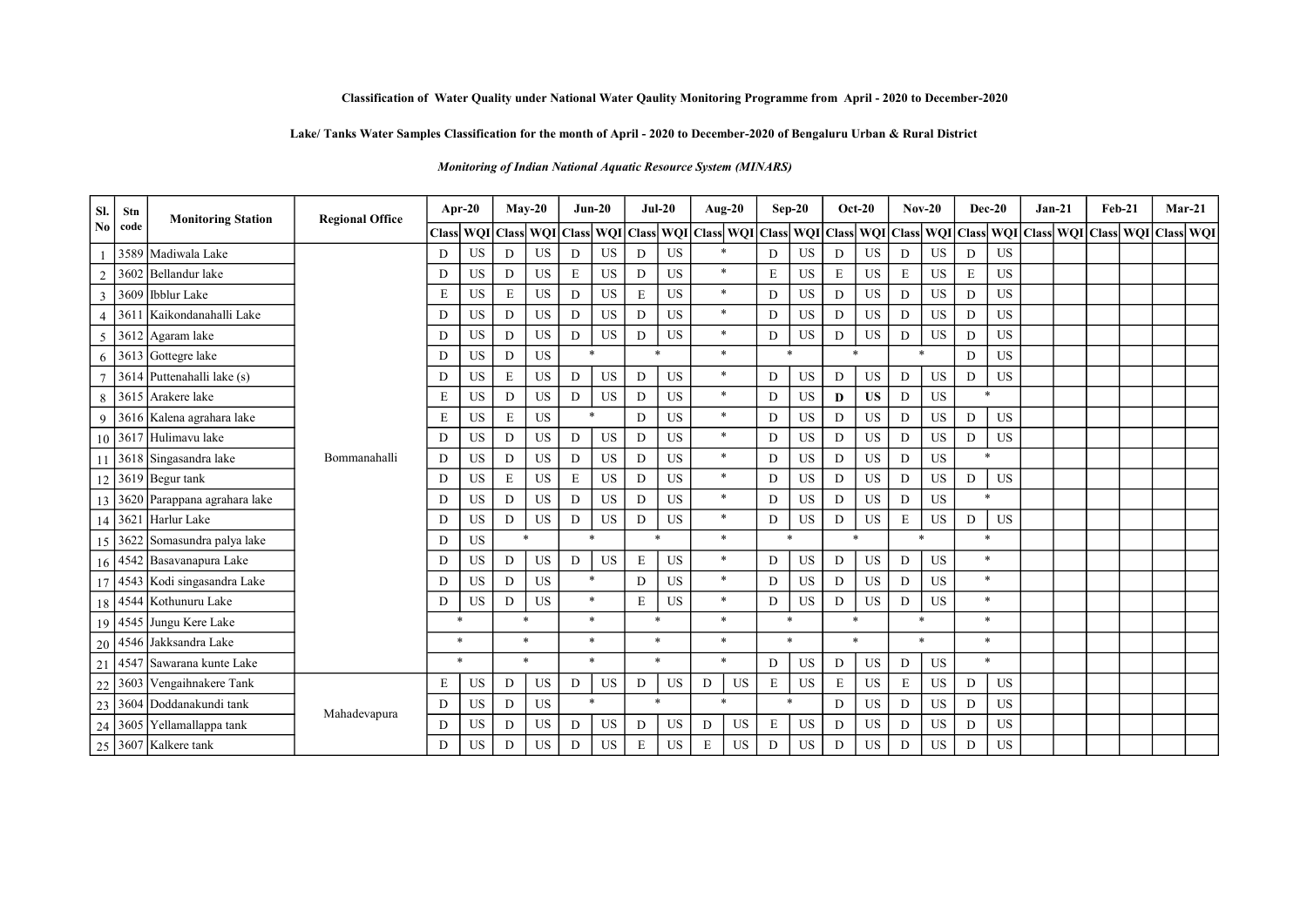Classification of Water Quality under National Water Qaulity Monitoring Programme from April - 2020 to December-2020

| SI.            | Stn  | <b>Monitoring Station</b>       | <b>Regional Office</b> | Apr-20       |            |              | $May-20$   |              | $Jun-20$   |              | $Jul-20$   |             | Aug-20    |              | $Sep-20$  |               | $Oct-20$  |             | $Nov-20$   | $Dec-20$     |            | $Jan-21$     |                  | <b>Feb-21</b> |               | $Mar-21$ |
|----------------|------|---------------------------------|------------------------|--------------|------------|--------------|------------|--------------|------------|--------------|------------|-------------|-----------|--------------|-----------|---------------|-----------|-------------|------------|--------------|------------|--------------|------------------|---------------|---------------|----------|
| N <sub>0</sub> | code |                                 |                        | <b>Class</b> | <b>WOI</b> | <b>Class</b> | <b>WOI</b> | <b>Class</b> | <b>WOI</b> | <b>Class</b> | <b>WOI</b> | Class WQI   |           | <b>Class</b> |           | WOI Class WOI |           | Class       | <b>WOI</b> | <b>Class</b> | <b>WOI</b> | <b>Class</b> | <b>WOI</b> Class |               | WOI Class WOI |          |
| 26             | 3608 | Varthur lake                    |                        | E            | <b>US</b>  | D            | <b>US</b>  | D            | <b>US</b>  | D            | <b>US</b>  | D           | <b>US</b> | $\mathbf E$  | <b>US</b> | E             | <b>US</b> | E           | <b>US</b>  | $\mathbf E$  | <b>US</b>  |              |                  |               |               |          |
| 27             | 3610 | Tubrahalli Lake                 |                        | D            | <b>US</b>  | D            | <b>US</b>  | D            | <b>US</b>  | E            | <b>US</b>  | E           | <b>US</b> | E            | <b>US</b> | D             | <b>US</b> | E           | <b>US</b>  | E            | <b>US</b>  |              |                  |               |               |          |
| 28             |      | 3643 Beenniganahalli tank       |                        | D            | <b>US</b>  | D            | <b>US</b>  | D            | <b>US</b>  | D            | <b>US</b>  | D           | <b>US</b> | $\mathbf D$  | <b>US</b> | D             | <b>US</b> | D           | US         | D            | <b>US</b>  |              |                  |               |               |          |
| 29             |      | 4514 Sadramangala lake          |                        | D            | US         | D            | <b>US</b>  | D            | <b>US</b>  | E            | <b>US</b>  | D           | <b>US</b> | D            | <b>US</b> | D             | <b>US</b> | D           | <b>US</b>  | D            | US         |              |                  |               |               |          |
|                |      | 30 4515 Battarahalli Lake       |                        | D            | US         | D            | <b>US</b>  | E            | <b>US</b>  | $\mathbf E$  | US         | D           | <b>US</b> | $\mathbf D$  | <b>US</b> | E             | US        | E           | <b>US</b>  | D            | US         |              |                  |               |               |          |
| 31             |      | 4516 Kundalahalli Lake          |                        | D            | <b>US</b>  | D            | <b>US</b>  | D            | <b>US</b>  | D            | <b>US</b>  | D           | <b>US</b> | D            | <b>US</b> | D             | <b>US</b> | D           | <b>US</b>  | D            | <b>US</b>  |              |                  |               |               |          |
| 32             |      | 4517 Kowdhenahalli Lake         |                        | D            | <b>US</b>  | D            | US         | D            | <b>US</b>  | $\mathbf E$  | US         | D           | US        | $\mathbf D$  | US        | D             | <b>US</b> | D           | US         | $\mathbf D$  | US         |              |                  |               |               |          |
| 33             |      | 4518 Garudacharpalya Lake       |                        | D            | <b>US</b>  | D            | <b>US</b>  | D            | <b>US</b>  | $\mathbf E$  | US         | D           | <b>US</b> | $\mathbf D$  | <b>US</b> | D             | <b>US</b> | D           | <b>US</b>  | $\mathbf D$  | US         |              |                  |               |               |          |
|                |      | 34 4519 Rampura Lake            |                        | E            | <b>US</b>  |              | $\ast$     | $\mathbf E$  | <b>US</b>  | $\mathbf E$  | US         | $\mathbf E$ | <b>US</b> | $\mathbf E$  | <b>US</b> | $\mathbf E$   | <b>US</b> | E           | US         | $\mathbf E$  | US         |              |                  |               |               |          |
| 35             |      | 4520 Chinnapanhalli Lake        | Mahadevapura           | D            | US         | E            | <b>US</b>  | $\mathbf E$  | <b>US</b>  | $\mathbf E$  | <b>US</b>  | D           | <b>US</b> | E            | <b>US</b> | E             | <b>US</b> | D           | <b>US</b>  | D            | US         |              |                  |               |               |          |
|                |      | 36 4521 Devarabeesanahalli Lake |                        | D            | US         | E            | <b>US</b>  | D            | <b>US</b>  | D            | US         | D           | <b>US</b> | $\mathbf D$  | <b>US</b> | D             | <b>US</b> | D           | US         | $\mathbf D$  | US         |              |                  |               |               |          |
| 37             |      | 4522 Vibhuthipura Lake          |                        | D            | US         | D            | <b>US</b>  | $\mathbf E$  | <b>US</b>  | $\ast$       |            | $\ast$      |           | $\ast$       |           | $\ast$        |           |             | $\ast$     | $\ast$       |            |              |                  |               |               |          |
| 38             |      | 4523 Nallurahalli Lake          |                        | E            | US         | E            | <b>US</b>  | $\mathbf E$  | <b>US</b>  | $\ast$       |            | $\ast$      |           |              | $\ast$    | $\ast$        |           |             | $\ast$     | $\ast$       |            |              |                  |               |               |          |
| 39             |      | 4524 Pattandur agarahara        |                        | D            | <b>US</b>  | E            | <b>US</b>  | $\mathbf E$  | <b>US</b>  | D            | <b>US</b>  | D           | <b>US</b> | D            | <b>US</b> | E             | <b>US</b> | D           | <b>US</b>  | D            | US         |              |                  |               |               |          |
| 40             |      | 4525 Seetharam palya Lake       |                        | D            | US         | E            | <b>US</b>  | E            | <b>US</b>  | E            | <b>US</b>  | D           | <b>US</b> | $\mathbf E$  | <b>US</b> | E             | <b>US</b> | D           | <b>US</b>  | $\mathbf E$  | US         |              |                  |               |               |          |
| 41             |      | 4526 Dyavasandra Tank           |                        | $\ast$       |            | D            | <b>US</b>  | ${\bf E}$    | <b>US</b>  | $\mathbf E$  | <b>US</b>  | $\mathbf E$ | <b>US</b> | $\mathbf D$  | <b>US</b> | D             | <b>US</b> | $\mathbf E$ | <b>US</b>  | D            | <b>US</b>  |              |                  |               |               |          |
| 42             |      | 4527 Whitefield kere Lake       |                        | $\ast$       |            |              | $\ast$     | $\ast$       |            | $\ast$       |            | $\ast$      |           | $\ast$       |           | $\ast$        |           |             | $\ast$     | *            |            |              |                  |               |               |          |
| 43             |      | 4528 Doddakannehalli Lake       |                        | $\ast$       |            |              | $\ast$     | $\ast$       |            | $\ast$       |            | $\ast$      |           |              | $\ast$    | $\ast$        |           |             | $\ast$     | $\mathbf{x}$ |            |              |                  |               |               |          |
| 44             |      | 4529 Kasavanahalli Lake         |                        | E            | US         | D            | US         | D            | <b>US</b>  | D            | <b>US</b>  | D           | <b>US</b> |              | $\ast$    | D             | <b>US</b> | D           | US         | D            | <b>US</b>  |              |                  |               |               |          |
|                |      | 45 3631 Nagarakere tank         |                        | $\ast$       |            |              |            | ×.           |            | $\ast$       |            | $\ast$      |           |              | $\ast$    | $\ast$        |           |             | $\ast$     |              |            |              |                  |               |               |          |
| 46             |      | 4530 Kammasandra Tank           |                        | E            | <b>US</b>  | E            | US         | E            | <b>US</b>  | E            | <b>US</b>  | D           | US        | E            | US        | D             | <b>US</b> | E           | <b>US</b>  | E            | US         |              |                  |               |               |          |
|                |      | 47 4531 Rayasandra Tank         | Sarjapura              | D            | <b>US</b>  | D            | <b>US</b>  | D            | <b>US</b>  | D            | <b>US</b>  | D           | <b>US</b> | D            | <b>US</b> | D             | <b>US</b> | D           | <b>US</b>  | D            | US         |              |                  |               |               |          |
| 48             |      | 4532 ChandapuraTank             |                        | E            | US         | E            | <b>US</b>  | D            | <b>US</b>  | D            | <b>US</b>  | D           | <b>US</b> | D            | <b>US</b> | D             | <b>US</b> | E           | <b>US</b>  | E            | <b>US</b>  |              |                  |               |               |          |
|                |      | 49 3590 Lalbagh tank            |                        | D            | <b>US</b>  | D            | <b>US</b>  | D            | <b>US</b>  | D            | US         | D           | <b>US</b> | $\mathbf D$  | <b>US</b> | D             | <b>US</b> | D           | <b>US</b>  | D            | <b>US</b>  |              |                  |               |               |          |
| 50             |      | 3591 Kempambudhi lake           |                        | D            | <b>US</b>  | D            | <b>US</b>  | D            | <b>US</b>  | D            | <b>US</b>  | D           | <b>US</b> | D            | US        | D             | <b>US</b> | D           | <b>US</b>  | D            | US         |              |                  |               |               |          |
| 51             |      | 3592 Yediyur lake               | <b>BNG-City South</b>  | D            | US         | D            | <b>US</b>  | D            | <b>US</b>  | D            | US         | D           | <b>US</b> | $\mathbf D$  | <b>US</b> | D             | <b>US</b> | D           | <b>US</b>  | $\mathbf D$  | <b>US</b>  |              |                  |               |               |          |
| 52             |      | 3638 Annaiappa Tank             |                        | D            | <b>US</b>  | D            | <b>US</b>  | D            | <b>US</b>  | D            | <b>US</b>  | D           | <b>US</b> | D            | <b>US</b> | D             | <b>US</b> | D           | <b>US</b>  | D            | <b>US</b>  |              |                  |               |               |          |
|                |      | 53 4504 Sarakki Lake            |                        | D            | US         | D            | <b>US</b>  | D            | <b>US</b>  | D            | US         | D           | <b>US</b> | $\mathbf D$  | <b>US</b> | D             | <b>US</b> | D           | <b>US</b>  | D            | <b>US</b>  |              |                  |               |               |          |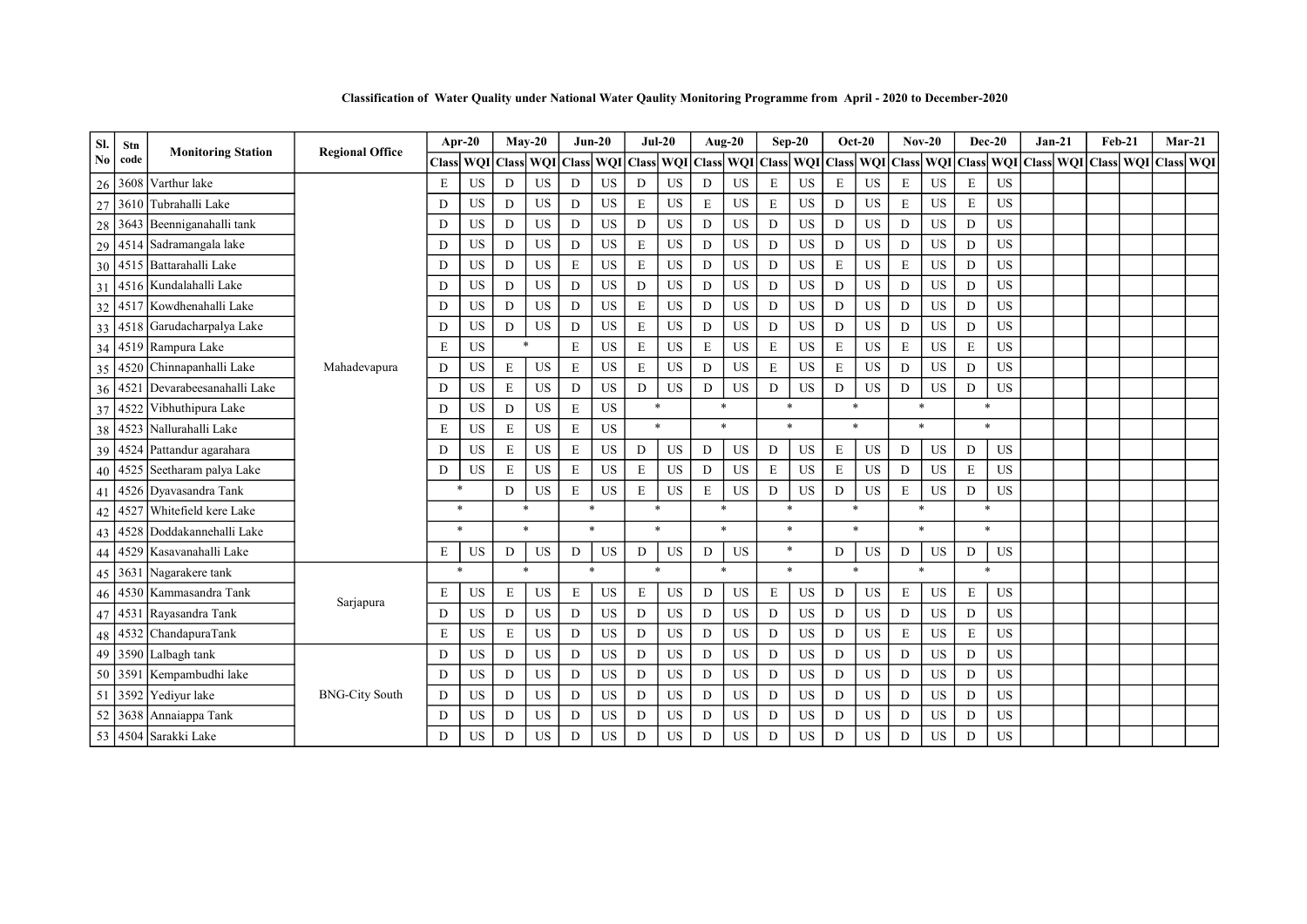|  |  | Classification of Water Quality under National Water Qaulity Monitoring Programme from April - 2020 to December-2020 |
|--|--|----------------------------------------------------------------------------------------------------------------------|
|  |  |                                                                                                                      |

| Sl.            | Stn     |                                                       | <b>Regional Office</b> | Apr-20       |           |        | $Mav-20$            | $Jun-20$    |           | $Jul-20$         |           |             | Aug-20              | $Sep-20$    |           |       | <b>Oct-20</b>    |        | $Nov-20$  |                      | $Dec-20$  | $Jan-21$                      | <b>Feb-21</b> |     | $Mar-21$         |  |
|----------------|---------|-------------------------------------------------------|------------------------|--------------|-----------|--------|---------------------|-------------|-----------|------------------|-----------|-------------|---------------------|-------------|-----------|-------|------------------|--------|-----------|----------------------|-----------|-------------------------------|---------------|-----|------------------|--|
| N <sub>0</sub> | code    | <b>Monitoring Station</b>                             |                        | <b>Class</b> |           |        | WQI Class WQI Class |             |           | <b>WQI</b> Class | WQI       |             | Class WQI Class WQI |             |           | Class | <b>WQI</b> Class |        |           |                      |           | WQI Class WQI Class WQI Class |               | WQI | <b>Class WQI</b> |  |
|                | 54 1388 | <b>JIsoor LakeTraining Centre</b><br>of Fish Breeding |                        | D            | <b>US</b> | D      | <b>US</b>           | E           | <b>US</b> | D                | <b>US</b> | D           | <b>US</b>           | D           | <b>US</b> | D     | <b>US</b>        | D      | <b>US</b> | D                    | <b>US</b> |                               |               |     |                  |  |
| 55             |         | 3593 Ulsoor Lake near Temple                          | <b>BNG-City East</b>   | D            | <b>US</b> | D      | <b>US</b>           | $\mathbf E$ | <b>US</b> | D                | <b>US</b> | D           | <b>US</b>           | D           | <b>US</b> | D     | <b>US</b>        | D      | <b>US</b> | $\mathbf D$          | <b>US</b> |                               |               |     |                  |  |
| 56             |         | 3595 Byrasandra tank                                  |                        | E            | US        | E      | US                  | E           | <b>US</b> | E                | <b>US</b> | $\mathbf E$ | <b>US</b>           | D           | <b>US</b> | D     | <b>US</b>        | D      | US        | D                    | <b>US</b> |                               |               |     |                  |  |
| 57             |         | 3594 Sankey Tank                                      | <b>BNG-City - West</b> | D            | US        | D      | <b>US</b>           | D           | <b>US</b> | D                | <b>US</b> | D           | <b>US</b>           | D           | US        | D     | <b>US</b>        | D      | <b>US</b> | $\mathbf D$          | <b>US</b> |                               |               |     |                  |  |
| 58             |         | 2779 Hesaraghatta Reservoir                           |                        | D            | <b>US</b> | D      | <b>US</b>           | $\ast$      |           | D                | <b>US</b> | E           | <b>US</b>           | D           | <b>US</b> | D     | <b>US</b>        | D      | <b>US</b> | D                    | <b>US</b> |                               |               |     |                  |  |
| 59             |         | 3597 Hesaraghatta Tank                                |                        | D            | <b>US</b> | D      | <b>US</b>           | $\ast$      |           | D                | <b>US</b> | E           | <b>US</b>           | $\mathbf D$ | <b>US</b> | D     | <b>US</b>        | D      | <b>US</b> | D                    | <b>US</b> |                               |               |     |                  |  |
| 60             |         | 3598 Herohalli Tank                                   |                        | D            | US        | D      | <b>US</b>           | D           | <b>US</b> | E                | <b>US</b> | E           | <b>US</b>           | $\mathbf E$ | <b>US</b> | D     | <b>US</b>        | D      | <b>US</b> | $\mathbf D$          | <b>US</b> |                               |               |     |                  |  |
| 61             |         | 3599 Madavara Tank                                    |                        | D            | US        | D      | <b>US</b>           | D           | <b>US</b> | E                | <b>US</b> | D           | <b>US</b>           | $\mathbf D$ | <b>US</b> | D     | <b>US</b>        | D      | <b>US</b> | D                    | <b>US</b> |                               |               |     |                  |  |
| 62             |         | 3606 Dasarahalli Tank                                 |                        | D            | <b>US</b> | D      | <b>US</b>           | D           | <b>US</b> | D                | <b>US</b> | D           | <b>US</b>           | D           | <b>US</b> | D     | <b>US</b>        | D      | <b>US</b> | D                    | <b>US</b> |                               |               |     |                  |  |
| 63             |         | 4094 Gangondana Halli Lake                            |                        | E            | <b>US</b> | E      | <b>US</b>           | E           | <b>US</b> | E                | <b>US</b> | E           | <b>US</b>           | D           | <b>US</b> | D     | <b>US</b>        | D      | US        | $\mathbf E$          | <b>US</b> |                               |               |     |                  |  |
| 64             |         | 4095 Chikkabanyara Lake                               | Dasarahalli            | E            | US        | E      | <b>US</b>           | D           | <b>US</b> | E                | <b>US</b> | E           | <b>US</b>           | D           | <b>US</b> | D     | <b>US</b>        | D      | <b>US</b> | E                    | <b>US</b> |                               |               |     |                  |  |
| 65             | 4096    | Andhrahalli Lake                                      |                        | D            | <b>US</b> | D      | <b>US</b>           | D           | <b>US</b> | E                | <b>US</b> | E           | <b>US</b>           | D           | <b>US</b> | D     | <b>US</b>        | D      | <b>US</b> | D                    | US        |                               |               |     |                  |  |
| 66             |         | 4097   Kachohalli Lake                                |                        | E            | <b>US</b> | E      | <b>US</b>           | D           | <b>US</b> | E                | <b>US</b> | E           | <b>US</b>           | E           | <b>US</b> | D     | <b>US</b>        | D      | <b>US</b> | $\mathbf E$          | <b>US</b> |                               |               |     |                  |  |
| 67             | 4512    | Viswaneedam Lake                                      |                        | E            | <b>US</b> | E      | <b>US</b>           | E           | <b>US</b> | E                | <b>US</b> | E           | <b>US</b>           | D           | <b>US</b> | D     | <b>US</b>        | D      | <b>US</b> | $\mathbf E$          | <b>US</b> |                               |               |     |                  |  |
| 68             |         | 4538 Machohalli Lake                                  |                        | D            | <b>US</b> | D      | <b>US</b>           | D           | <b>US</b> | E                | <b>US</b> | E           | <b>US</b>           | D           | <b>US</b> | D     | <b>US</b>        | D      | <b>US</b> | E                    | <b>US</b> |                               |               |     |                  |  |
| 69             |         | 4539 Doddabidarakallu Lake                            |                        | E            | <b>US</b> | E      | <b>US</b>           | E           | <b>US</b> | D                | US        | E           | <b>US</b>           | D           | <b>US</b> | D     | <b>US</b>        | D      | <b>US</b> | $\mathbf E$          | <b>US</b> |                               |               |     |                  |  |
| 70             |         | 4540 Kammgondanahalli Lake                            |                        | D            | <b>US</b> | D      | <b>US</b>           | E           | <b>US</b> | D                | <b>US</b> | E           | <b>US</b>           | $\mathbf E$ | <b>US</b> | D     | <b>US</b>        | D      | <b>US</b> | $\mathbf E$          | <b>US</b> |                               |               |     |                  |  |
| 71             | 4541    | Alur Kere                                             |                        | $\ast$       |           |        |                     | $\ast$      |           | $\ast$           |           |             | $\ast$              | D           | <b>US</b> | E     | <b>US</b>        | D      | <b>US</b> | D                    | <b>US</b> |                               |               |     |                  |  |
| 72             | 2778    | T.G. Halli Reservoir                                  |                        | D            | <b>US</b> | D      | <b>US</b>           | D           | <b>US</b> | D                | <b>US</b> | D           | <b>US</b>           | D           | <b>US</b> | D     | <b>US</b>        | D      | <b>US</b> | D                    | <b>US</b> |                               |               |     |                  |  |
| 73             |         | 3596 Nayandanahalli Tank                              |                        | $\ast$       |           | D      | <b>US</b>           | D           | <b>US</b> | D                | <b>US</b> | D           | <b>US</b>           | D           | <b>US</b> | D     | <b>US</b>        | D      | <b>US</b> | D                    | <b>US</b> |                               |               |     |                  |  |
| 74             |         | 3633 Subramanyapura Tank                              |                        | D            | US        | D      | US                  | D           | <b>US</b> | D                | <b>US</b> | D           | <b>US</b>           | D           | <b>US</b> | E     | <b>US</b>        | $\ast$ |           | $\ddot{\phantom{0}}$ |           |                               |               |     |                  |  |
| 75             |         | 3634 Devarakere Tank                                  |                        | D            | <b>US</b> | D      | <b>US</b>           | D           | <b>US</b> | D                | <b>US</b> | E           | <b>US</b>           | D           | <b>US</b> | D     | <b>US</b>        | D      | <b>US</b> | D                    | <b>US</b> |                               |               |     |                  |  |
| 76             |         | 3635 Malathahalli Tank                                | Rajarajeswarinagara    | E            | US        | D      | <b>US</b>           | D           | <b>US</b> | E                | <b>US</b> | E           | <b>US</b>           | D           | US        | E     | <b>US</b>        | E      | <b>US</b> | E                    | US        |                               |               |     |                  |  |
|                |         | 3636 Bandematta Tank                                  |                        | E            | US        | E      | <b>US</b>           | D           | <b>US</b> | D                | <b>US</b> | D           | <b>US</b>           | D           | <b>US</b> | D     | <b>US</b>        | $\ast$ |           | $\ast$               |           |                               |               |     |                  |  |
| 78             |         | 3639 Kengeri Tank                                     |                        | $\ast$       |           | $\ast$ |                     | D           | <b>US</b> | D                | <b>US</b> | E           | <b>US</b>           | D           | US        | E     | <b>US</b>        | D      | US        | $\mathbf D$          | <b>US</b> |                               |               |     |                  |  |
| 79             |         | 3640 Uttarahalli Doraikere                            |                        | D            | <b>US</b> | D      | <b>US</b>           | D           | <b>US</b> | E                | <b>US</b> | D           | <b>US</b>           | D           | <b>US</b> | D     | <b>US</b>        | D      | <b>US</b> | D                    | US        |                               |               |     |                  |  |
| 80             |         | 3641 Dhorekere                                        |                        | D            | <b>US</b> | D      | <b>US</b>           | ${\bf E}$   | <b>US</b> | E                | US        | E           | <b>US</b>           | D           | <b>US</b> | E     | US               | E      | US        | E                    | <b>US</b> |                               |               |     |                  |  |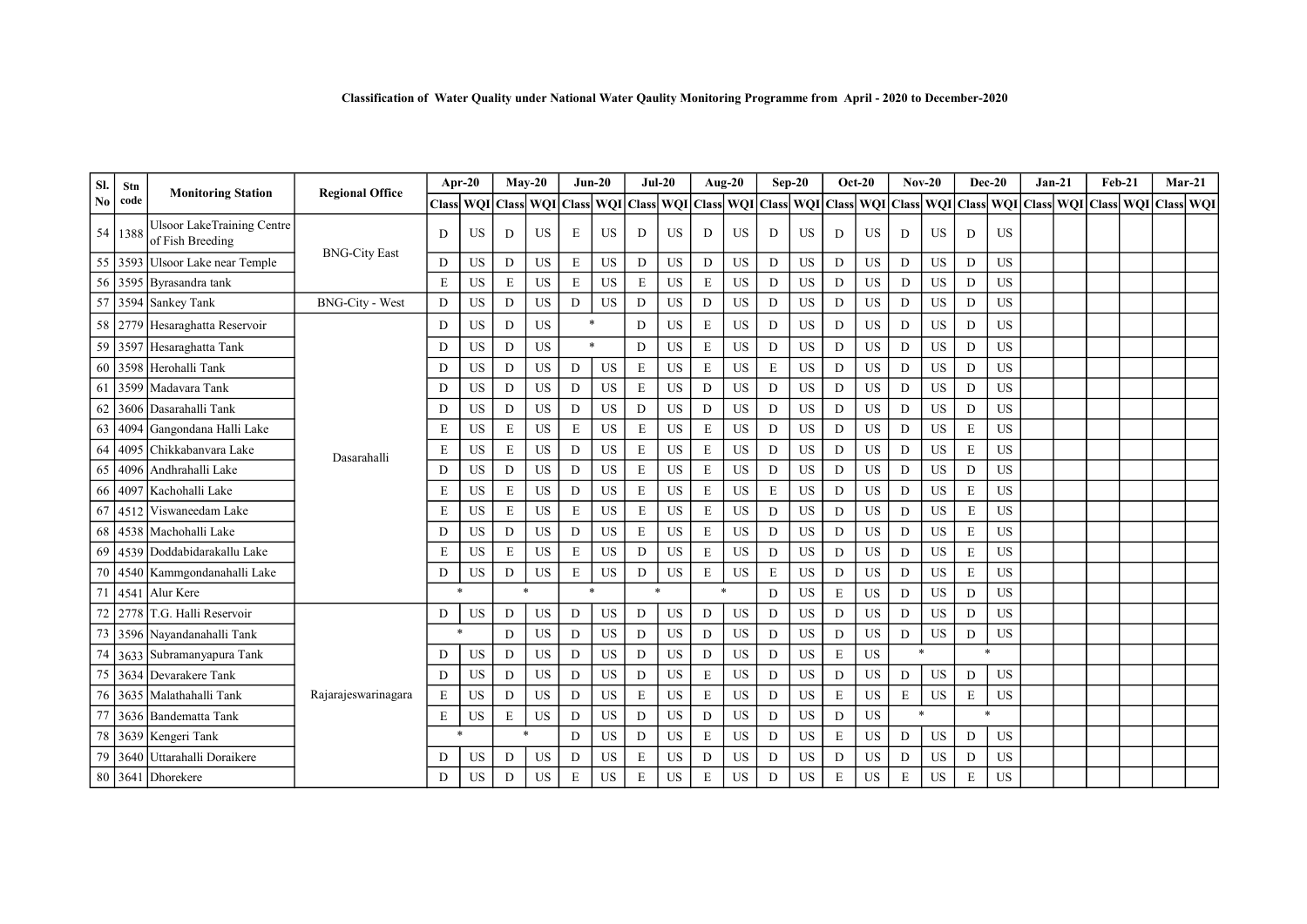| SI. | Stn      |                           |                        |             | Apr- $20$  | $Mav-20$     |            |               | $Jun-20$   | $Jul-20$     |           |               | Aug-20    |                      | $Sep-20$   | $Oct-20$         |           | $Nov-20$     |            |              | $Dec-20$  | $Jan-21$            | $Feb-21$ |            |                  | $Mar-21$ |
|-----|----------|---------------------------|------------------------|-------------|------------|--------------|------------|---------------|------------|--------------|-----------|---------------|-----------|----------------------|------------|------------------|-----------|--------------|------------|--------------|-----------|---------------------|----------|------------|------------------|----------|
| No  | code     | <b>Monitoring Station</b> | <b>Regional Office</b> | Classl      | <b>WOI</b> | <b>Class</b> | <b>WOI</b> | <b>Class</b>  | <b>WOI</b> | <b>Class</b> |           | WOI Class WOI |           | $\sf IClass^{\sf I}$ | <b>WQI</b> | <b>Class WOI</b> |           | <b>Class</b> | <b>WOI</b> | <b>Class</b> |           | WOI Class WOI Class |          | <b>WOI</b> | <b>Class WOI</b> |          |
| 81  |          | 4533 Ullal Lake           |                        |             |            | D            | <b>US</b>  | D             | <b>US</b>  | D            | <b>US</b> | D             | <b>US</b> | D                    | <b>US</b>  | D                | <b>US</b> | D            | <b>US</b>  | E            | US        |                     |          |            |                  |          |
| 82  |          | 4534 Sompura Lake         |                        | E           | <b>US</b>  | E            | <b>US</b>  | D             | <b>US</b>  | D            | <b>US</b> | D             | <b>US</b> | D                    | <b>US</b>  | D                | <b>US</b> | D            | US         | D            | <b>US</b> |                     |          |            |                  |          |
| 83  |          | 4535 Gubbalal kere        | Rajarajeswarinagara    | E           | US         | D            | <b>US</b>  | D             | <b>US</b>  | E            | <b>US</b> | D             | <b>US</b> | E                    | US         | E                | <b>US</b> | $\ast$       |            | $\ast$       |           |                     |          |            |                  |          |
| 84  |          | 4536 Hosakerehalli Lake   |                        | E           | <b>US</b>  | D            | <b>US</b>  | D             | <b>US</b>  | D            | <b>US</b> | D             | <b>US</b> | D                    | <b>US</b>  | D                | <b>US</b> | $\ast$       |            | D            | US        |                     |          |            |                  |          |
| 85  |          | 4537 Chinnakurchi kere    |                        | D           | <b>US</b>  | D            | <b>US</b>  | D             | <b>US</b>  | D            | <b>US</b> | D             | <b>US</b> | D                    | <b>US</b>  | D                | <b>US</b> | D            | <b>US</b>  | D            | <b>US</b> |                     |          |            |                  |          |
|     |          | 86 3600 Shivapura tank    |                        | E           | <b>US</b>  | D            | <b>US</b>  | D             | <b>US</b>  | E            | <b>US</b> | E             | <b>US</b> | D                    | <b>US</b>  | D                | <b>US</b> | E            | <b>US</b>  | $\mathbf E$  | <b>US</b> |                     |          |            |                  |          |
| 87  | 3601     | Karihobanahalli lake      | Peenya                 | E           | <b>US</b>  | D.           | <b>US</b>  | E             | <b>US</b>  | E            | <b>US</b> | E             | <b>US</b> | D                    | <b>US</b>  | D                | <b>US</b> | E            | <b>US</b>  | $\mathbf E$  | <b>US</b> |                     |          |            |                  |          |
| 88  | 3624     | Puttnehalli Lake          |                        | E           | US         | D            | <b>US</b>  | $\mathbf D$   | <b>US</b>  | D            | <b>US</b> | D             | <b>US</b> | $\mathbf D$          | US         | D                | <b>US</b> | D            | <b>US</b>  | D            | US        |                     |          |            |                  |          |
| 89  |          | 3625 Hebbal Lake          |                        | E           | <b>US</b>  | D            | <b>US</b>  | D             | <b>US</b>  | E            | <b>US</b> | D             | <b>US</b> | D                    | <b>US</b>  | D                | <b>US</b> | D            | US         | D            | <b>US</b> |                     |          |            |                  |          |
| 90  |          | 3626 Nagawara Tank        |                        | D           | US         | D            | <b>US</b>  | D             | <b>US</b>  | E            | <b>US</b> | D             | <b>US</b> | $\mathbf E$          | <b>US</b>  | D                | <b>US</b> | D            | <b>US</b>  | D            | <b>US</b> |                     |          |            |                  |          |
| 91  | 3627     | Jakkur Lake               |                        | D           | <b>US</b>  | D            | <b>US</b>  | $\mathbf E$   | <b>US</b>  | ${\bf E}$    | <b>US</b> | E             | <b>US</b> | $\mathbf E$          | <b>US</b>  | D                | <b>US</b> | D            | US         | $\mathbf E$  | US        |                     |          |            |                  |          |
| 92  |          | 3628 Amruthahalli Lake    |                        | D           | <b>US</b>  | D            | <b>US</b>  | $\rightarrow$ |            | $\ast$       |           | D             | <b>US</b> | D                    | <b>US</b>  | D                | <b>US</b> | D            | US         | D            | <b>US</b> |                     |          |            |                  |          |
| 93  |          | 3629   Allasandra Tank    |                        | D           | <b>US</b>  | E            | <b>US</b>  | D             | US         | D            | <b>US</b> | D             | <b>US</b> | D                    | <b>US</b>  | D                | <b>US</b> | D            | <b>US</b>  | D            | <b>US</b> |                     |          |            |                  |          |
| 94  |          | 3630 Yelahanka Tank       | Yelahanka              | D           | US         | E            | <b>US</b>  | D             | US         | E            | <b>US</b> | E             | US        | D                    | <b>US</b>  | D                | <b>US</b> | D            | <b>US</b>  | D            | <b>US</b> |                     |          |            |                  |          |
| 95  |          | 4506 Abbigere Lake        |                        | D           | <b>US</b>  | D            | <b>US</b>  | $\mathbf D$   | <b>US</b>  | D            | <b>US</b> | E             | <b>US</b> | D                    | <b>US</b>  | D                | <b>US</b> | D            | <b>US</b>  | D            | <b>US</b> |                     |          |            |                  |          |
| 96  | 4507     | Chelekere Lake            |                        | D           | <b>US</b>  | D.           | <b>US</b>  | $\mathbf C$   | S          | E            | <b>US</b> | D             | <b>US</b> | D                    | <b>US</b>  | D                | <b>US</b> | D            | US         | D            | <b>US</b> |                     |          |            |                  |          |
| 97  | 4508     | Singapura Lake            |                        | E           | US         | E            | <b>US</b>  | D             | US         | D            | <b>US</b> | D             | <b>US</b> | D                    | <b>US</b>  | D                | <b>US</b> | D            | <b>US</b>  | $\mathbf E$  | US        |                     |          |            |                  |          |
| 98  |          | 4509 Narasipura Lake      |                        | D           | <b>US</b>  | D.           | <b>US</b>  | D             | US         | D            | <b>US</b> | D             | <b>US</b> | D                    | US         | D                | <b>US</b> | D            | US         | D            | US        |                     |          |            |                  |          |
| 99  |          | 4510 Rachenahalli Lke     |                        | $\mathbf E$ | <b>US</b>  | D            | <b>US</b>  | D             | <b>US</b>  | D            | <b>US</b> | E             | <b>US</b> | D                    | <b>US</b>  | D                | <b>US</b> | D            | <b>US</b>  | D            | <b>US</b> |                     |          |            |                  |          |
|     |          | 100 4511 Kogilu kere      |                        | $\ast$      |            | $\ast$       |            | $\ast$        |            | $\ast$       |           |               | $\ast$    |                      |            | $\ast$           |           | $\ast$       |            |              | ×.        |                     |          |            |                  |          |
|     |          | 101 3632 Veerapura Tank   |                        | $\mathbf D$ | <b>US</b>  | D.           | <b>US</b>  | D             | <b>US</b>  | E            | <b>US</b> | D             | <b>US</b> | D                    | US         | D                | <b>US</b> | D            | <b>US</b>  | $\mathbf E$  | <b>US</b> |                     |          |            |                  |          |
|     |          | 102 4503 Madhure Tank     | Doddaballpura          | D           | <b>US</b>  | D            | <b>US</b>  | $\mathbf D$   | <b>US</b>  | E            | <b>US</b> | D             | <b>US</b> | $\mathbf D$          | US         | D                | <b>US</b> | D            | <b>US</b>  | D            | <b>US</b> |                     |          |            |                  |          |
|     | 103 4505 | Nelamangala Lake          |                        | D           | <b>US</b>  | D            | <b>US</b>  | D             | <b>US</b>  | D            | <b>US</b> | D             | <b>US</b> | D                    | <b>US</b>  | D                | <b>US</b> | D            | <b>US</b>  | D            | <b>US</b> |                     |          |            |                  |          |
|     | 104 4513 | Arashinakunte Kere        | Nelamangala            | D           | US         | D            | <b>US</b>  | $\mathbf D$   | <b>US</b>  | D            | US        | E             | <b>US</b> | D                    | <b>US</b>  | E                | <b>US</b> | D            | <b>US</b>  | D            | <b>US</b> |                     |          |            |                  |          |
|     | 105 3623 | Anekal Doddakere Tank     | Anekal                 | E           | <b>US</b>  | D            | <b>US</b>  | D             | <b>US</b>  | D            | <b>US</b> | D             | <b>US</b> | D                    | <b>US</b>  | D                | <b>US</b> | D            | <b>US</b>  | D            | <b>US</b> |                     |          |            |                  |          |
|     |          | 106 3642 Jigani tank      |                        | D           | <b>US</b>  | D            | <b>US</b>  | D             | <b>US</b>  | D            | <b>US</b> | D             | <b>US</b> | D                    | US         | D                | <b>US</b> | D            | <b>US</b>  | D            | <b>US</b> |                     |          |            |                  |          |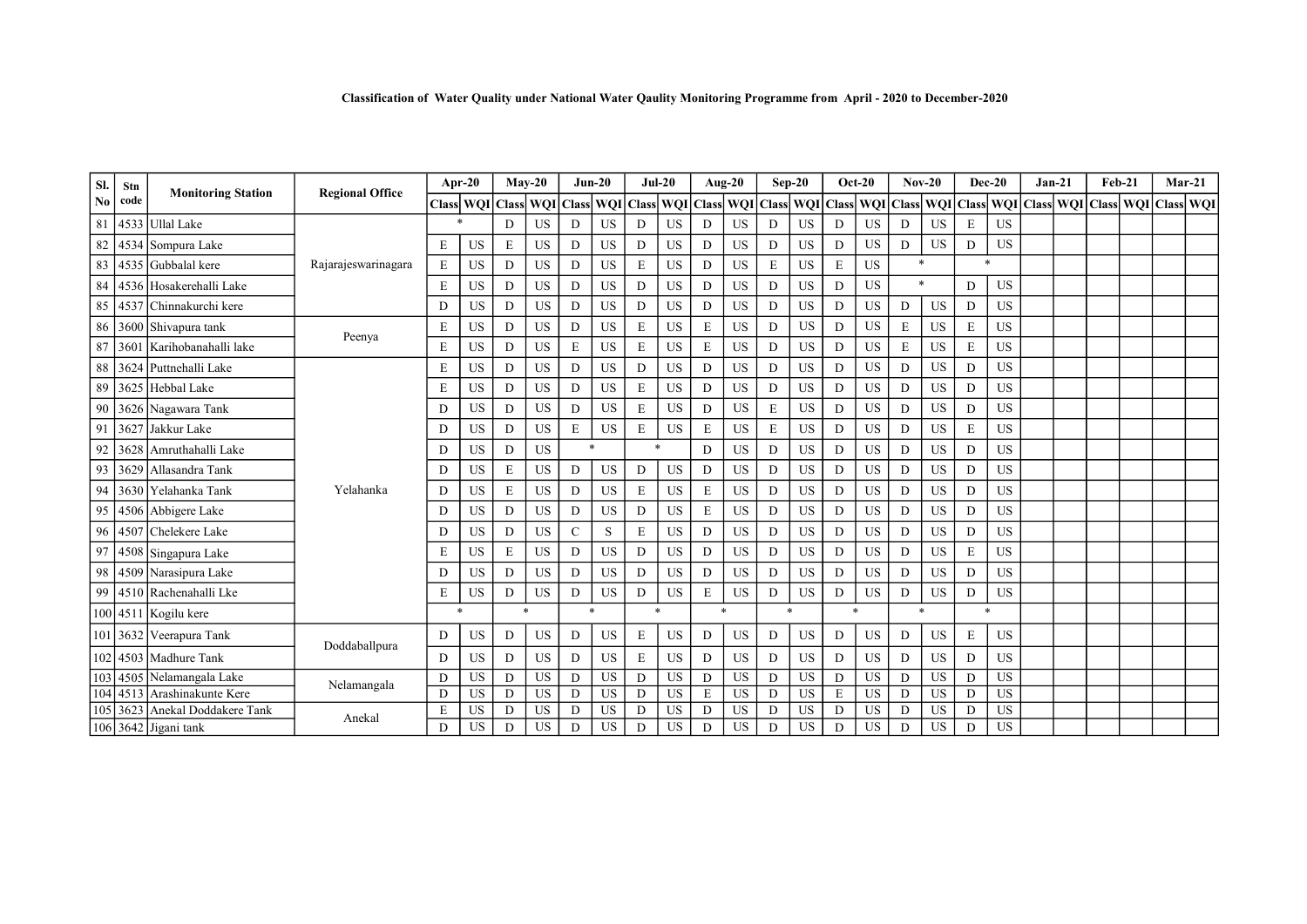| Sl.            | Stn      |                               | <b>Regional Office</b> | Apr-20 |            |                  | $Mav-20$  |             | $Jun-20$  |             | $Jul-20$  |             | Aug-20    |              | $Sep-20$                                                            |              | $Oct-20$  |              | $Nov-20$  | <b>Dec-20</b>       |           | $Jan-21$            | $Feb-21$     |     | $Mar-21$  |
|----------------|----------|-------------------------------|------------------------|--------|------------|------------------|-----------|-------------|-----------|-------------|-----------|-------------|-----------|--------------|---------------------------------------------------------------------|--------------|-----------|--------------|-----------|---------------------|-----------|---------------------|--------------|-----|-----------|
| N <sub>0</sub> | code     | <b>Monitoring Station</b>     |                        | Classl | <b>WOI</b> | <b>Class WOI</b> |           |             |           |             |           |             |           |              | Class   WQI   Class   WQI   Class   WQI   Class   WQI   Class   WQI |              |           | <b>Class</b> | WQI       |                     |           | Class WOI Class WOI | <b>Class</b> | WOI | Class WQI |
| 107            |          | 3644 Mulbhagal lake           |                        | D      | US         | D                | <b>US</b> | $\ast$      |           | $\ast$      |           |             |           |              | $\ast$                                                              | $\mathbf{A}$ |           | D            | <b>US</b> | $\ast$              |           |                     |              |     |           |
|                |          | 108 3645 Devarayasamudra lake | Kolar                  | D      | <b>US</b>  | D                | <b>US</b> | $\ast$      |           | $\ast$      |           |             | $\ast$    |              | $\star$                                                             | $\ast$       |           | D            | <b>US</b> | $\ast$              |           |                     |              |     |           |
|                |          | 109 3646 Narasapura lake      |                        | D      | <b>US</b>  | D                | <b>US</b> | D           | <b>US</b> | D           | US        | D           | <b>US</b> | D            | US                                                                  | D            | <b>US</b> | D            | <b>US</b> | $\ast$              |           |                     |              |     |           |
|                |          | 110 3647 Huledanahalli lake   |                        | $\ast$ |            | $\star$          |           | $\ast$      |           | $\star$     |           |             | $\ast$    |              | $\ast$                                                              | $\ast$       |           | $\ast$       |           | $\boldsymbol{\ast}$ |           |                     |              |     |           |
|                | 111 3637 | Byramangala tank              |                        | D      | <b>US</b>  | D                | <b>US</b> | D           | <b>US</b> | E           | <b>US</b> | D           | <b>US</b> | $\mathbf E$  | <b>US</b>                                                           | D            | <b>US</b> | E            | <b>US</b> | $\mathbf E$         | <b>US</b> |                     |              |     |           |
|                | 112 4501 | Manchanabale Dam              | Ramanagara             | D      | <b>US</b>  | D                | <b>US</b> | Ε           | <b>US</b> | D           | <b>US</b> | D           | <b>US</b> | D            | <b>US</b>                                                           | D            | <b>US</b> | D            | <b>US</b> | D                   | <b>US</b> |                     |              |     |           |
|                |          | 113 4502 Ramammana Kere       |                        | D      | <b>US</b>  | D                | <b>US</b> | E           | <b>US</b> | E           | US        | D           | <b>US</b> | D            | <b>US</b>                                                           | D            | <b>US</b> | E            | <b>US</b> | D                   | <b>US</b> |                     |              |     |           |
|                |          | 114 3648 Mydala Tank          |                        | D      | <b>US</b>  | D                | <b>US</b> | D           | <b>US</b> | D           | <b>US</b> | D           | <b>US</b> | $\mathbf{D}$ | US                                                                  | D            | <b>US</b> | D            | <b>US</b> | D                   | <b>US</b> |                     |              |     |           |
|                |          | 115 3649 Bugudanahalli lake   |                        | D      | <b>US</b>  | D                | <b>US</b> | D           | <b>US</b> | D           | US        | D           | <b>US</b> | D            | US                                                                  | D            | <b>US</b> | D            | <b>US</b> | D                   | <b>US</b> |                     |              |     |           |
|                |          | 116 3650 Melekote             |                        | D      | <b>US</b>  | D                | <b>US</b> | D           | <b>US</b> | D           | <b>US</b> | D           | <b>US</b> | D            | <b>US</b>                                                           | E            | <b>US</b> | D            | <b>US</b> | D                   | <b>US</b> |                     |              |     |           |
|                | 117 365  | Bheemsandra tank              |                        | D      | <b>US</b>  | D                | <b>US</b> | $\mathbf E$ | <b>US</b> | $\mathbf E$ | <b>US</b> | D           | <b>US</b> | $\mathbf D$  | US                                                                  | $\mathbf E$  | <b>US</b> | D            | <b>US</b> | $\mathbf E$         | <b>US</b> |                     |              |     |           |
|                |          | 118 3652 Pavagada tank        | Tumakuru               | $\ast$ |            |                  |           | ×.          |           | $\ast$      |           |             | $\ast$    |              |                                                                     |              | $\ast$    |              |           | $\ast$              |           |                     |              |     |           |
|                |          | 119 3653 Doddakere tank       |                        | D      | US         | D                | <b>US</b> | $\mathbf C$ | S         | D           | US        | D           | <b>US</b> | D            | US                                                                  | D            | <b>US</b> | D            | <b>US</b> | D                   | <b>US</b> |                     |              |     |           |
|                | 120 3654 | Gottigere lake                |                        | D      | <b>US</b>  | E                | <b>US</b> | D           | <b>US</b> | D           | US        | D           | <b>US</b> | D            | <b>US</b>                                                           | D            | <b>US</b> | D            | <b>US</b> | $\mathbf E$         | US        |                     |              |     |           |
|                |          | 121 3655 Mathikere            |                        | D      | <b>US</b>  | D                | <b>US</b> | $\ast$      |           | $\ast$      |           |             | $\ast$    |              | $\ast$                                                              |              | $\ast$    | $\ast$       |           | $\ast$              |           |                     |              |     |           |
|                |          | $122$ 3559 Hullige tank       |                        | D      | <b>US</b>  | $\mathcal{C}$    | S         | D           | <b>US</b> | D           | <b>US</b> | D           | <b>US</b> | D            | US                                                                  | D            | <b>US</b> | D            | <b>US</b> | D                   | US        |                     |              |     |           |
|                |          | 123 3560 Mavenakere           |                        | E      | <b>US</b>  | E                | <b>US</b> | E           | <b>US</b> | $\mathbf E$ | <b>US</b> | $\mathbf E$ | <b>US</b> | $\mathbf E$  | <b>US</b>                                                           | E            | <b>US</b> | E            | <b>US</b> | $\mathbf E$         | <b>US</b> |                     |              |     |           |
|                | 124 3561 | Hundikere                     | Raichur                | D      | <b>US</b>  | D                | <b>US</b> | D           | <b>US</b> | D           | <b>US</b> | D           | <b>US</b> | D            | <b>US</b>                                                           | D            | <b>US</b> | D            | <b>US</b> | D                   | <b>US</b> |                     |              |     |           |
|                | 125 4092 | Manchalpur Tank,              |                        | E      | US         | E                | <b>US</b> | E           | <b>US</b> | E           | US        | E           | <b>US</b> | D            | <b>US</b>                                                           | D            | <b>US</b> | D            | <b>US</b> | D                   | US        |                     |              |     |           |
|                |          | 126 3582 Hebbal lake          |                        | $\ast$ |            | $\star$          |           | E           | <b>US</b> | E           | <b>US</b> | E           | <b>US</b> | $\mathbf E$  | <b>US</b>                                                           | E            | <b>US</b> | E            | <b>US</b> | $\mathbf E$         | <b>US</b> |                     |              |     |           |
|                |          | 127 3583 Kukkarahalli lake    |                        | D      | US         | D                | <b>US</b> | D           | <b>US</b> | D           | <b>US</b> | D           | <b>US</b> | D            | <b>US</b>                                                           | $\mathsf{C}$ | S         | $\mathbf C$  | S         | $\mathbf C$         | S         |                     |              |     |           |
|                |          | 128 3584 Dalavai lake         |                        | E      | US         | E                | <b>US</b> | E           | <b>US</b> | $\mathbf E$ | <b>US</b> | E           | <b>US</b> | D            | <b>US</b>                                                           | E            | <b>US</b> | E            | <b>US</b> | $\mathbf E$         | <b>US</b> |                     |              |     |           |
|                | 129 3585 | Yennehole lake                | Mysuru                 | E      | <b>US</b>  | E                | <b>US</b> | E           | <b>US</b> | $\mathbf E$ | <b>US</b> | E           | <b>US</b> | $\mathbf E$  | <b>US</b>                                                           | $\mathbf E$  | <b>US</b> | E            | <b>US</b> | $\mathbf E$         | <b>US</b> |                     |              |     |           |
|                |          | 130 3586 Limbhabudi lake      |                        | D      | <b>US</b>  | D                | US        | D           | <b>US</b> | D           | <b>US</b> | D           | <b>US</b> | E            | US                                                                  | D            | <b>US</b> | D            | <b>US</b> | D                   | <b>US</b> |                     |              |     |           |
|                | 131 3587 | Shettykere lake               |                        | D      | <b>US</b>  | D                | <b>US</b> | D           | <b>US</b> | D           | <b>US</b> | D           | <b>US</b> | D            | <b>US</b>                                                           | D            | <b>US</b> | D            | <b>US</b> | D                   | <b>US</b> |                     |              |     |           |
|                |          | 132 3588 Karanjikere          |                        | D      | <b>US</b>  | D                | <b>US</b> | D           | <b>US</b> | D           | <b>US</b> | D           | <b>US</b> | D            | <b>US</b>                                                           | $\mathsf{C}$ | S         | C            | S         | $\mathsf{C}$        | S         |                     |              |     |           |

### Lakes/ Tanks Water Samples Classification for the month of April - 2020 to December - 2020 of Karnataka other than Bengaluru Urban & Rural District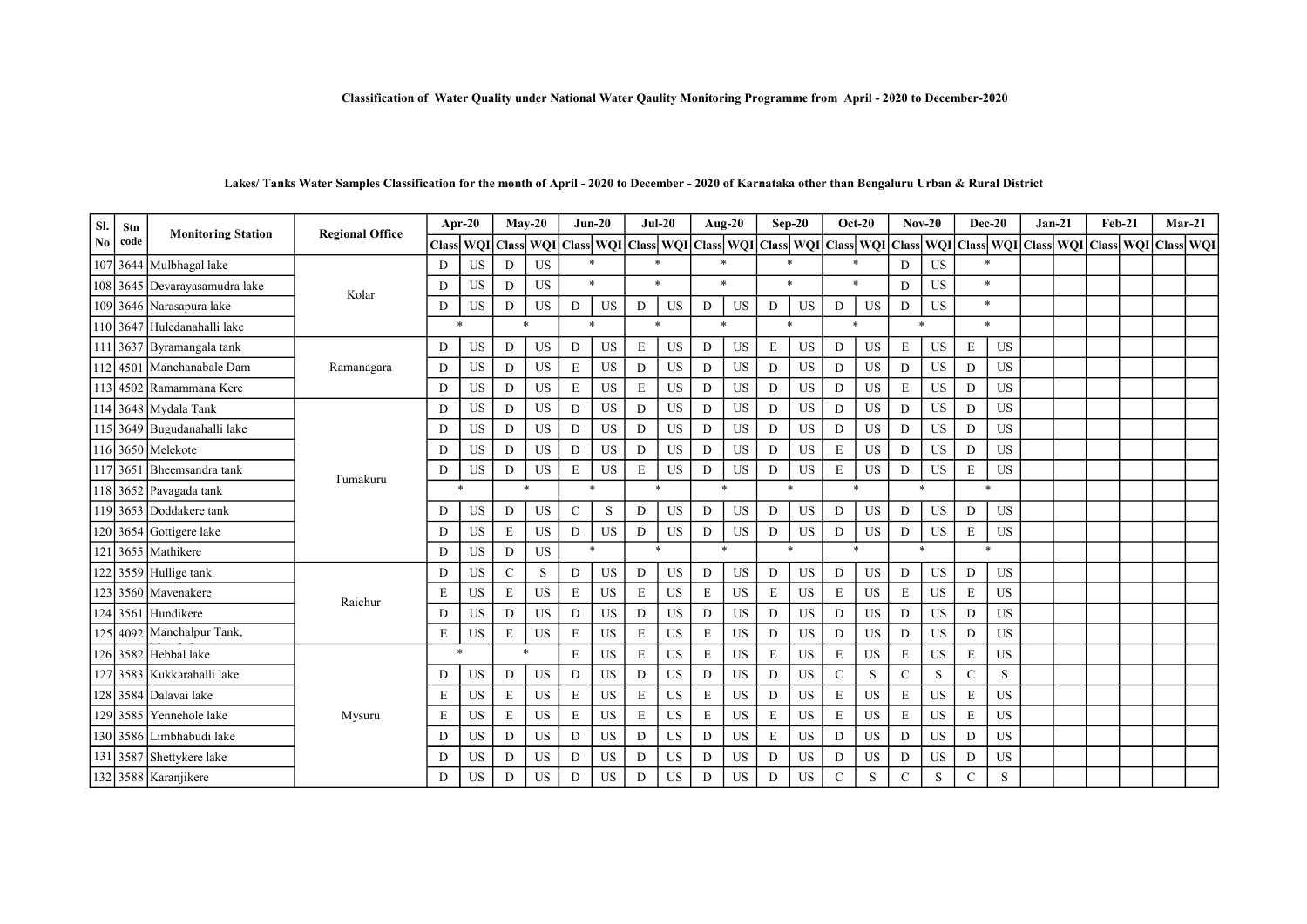| SI.            | Stn  |                                  | <b>Regional Office</b> | Apr-20        |           | $Mav-20$      |                                                                                                                                                           |              | $Jun-20$            |               | $Jul-20$  |               | Aug-20      |               | $Sep-20$    |               | $Oct-20$  |               | $Nov-20$  |               | $Dec-20$     |  | $Jan-21$ | Feb-21 |  | $Mar-21$ |  |
|----------------|------|----------------------------------|------------------------|---------------|-----------|---------------|-----------------------------------------------------------------------------------------------------------------------------------------------------------|--------------|---------------------|---------------|-----------|---------------|-------------|---------------|-------------|---------------|-----------|---------------|-----------|---------------|--------------|--|----------|--------|--|----------|--|
| N <sub>0</sub> | code | <b>Monitoring Station</b>        |                        |               |           |               | Class  WQI Class  WQI Class  WQI Class  WQI Class  WQI Class  WQI Class  WQI Class  WQI Class  WQI Class  WQI Class  WQI Class  WQI Class  WQI Class  WQI |              |                     |               |           |               |             |               |             |               |           |               |           |               |              |  |          |        |  |          |  |
|                |      | 133 3656 Nallikatte kere         |                        |               |           |               |                                                                                                                                                           |              | $\ast$              |               |           |               |             |               |             |               |           |               |           |               |              |  |          |        |  |          |  |
|                |      | 134 3657 Kaachahalli koppalukere |                        | E             | <b>US</b> | E             | <b>US</b>                                                                                                                                                 | $\mathbf E$  | <b>US</b>           | E             | US        | E             | US          | E             | US          | E             | <b>US</b> | E             | US        | $\mathbf E$   | US           |  |          |        |  |          |  |
|                |      | 135 3658 Kallakatte kere         |                        | $\ast$        |           | $\ast$        |                                                                                                                                                           | $\mathbf{x}$ |                     | $\star$       |           | $\ast$        |             | $\mathbf{x}$  |             | $\ast$        |           | $\ast$        |           |               | $\mathbf{x}$ |  |          |        |  |          |  |
|                |      | 136 3659 Mathana kere            |                        | E             | <b>US</b> | E             | $_{\rm US}$                                                                                                                                               | $\mathbf E$  | <b>US</b>           | E             | US        | E             | US          | D             | <b>US</b>   | D             | <b>US</b> | D             | US        | $\mathbf E$   | US           |  |          |        |  |          |  |
| 137            | 3660 | Hunasina kere                    |                        | $\mathcal{C}$ | S         | $\mathcal{C}$ | S                                                                                                                                                         | $\mathsf{C}$ | S                   | $\mathcal{C}$ | S         | $\mathcal{C}$ | S           | $\mathcal{C}$ | S           | $\mathcal{C}$ | S         | $\mathbf C$   | S         | $\mathsf{C}$  | S            |  |          |        |  |          |  |
|                |      | 138 3661 Kokkanaghattadodda kere |                        | E             | <b>US</b> | $\mathbf E$   | <b>US</b>                                                                                                                                                 | $\mathbf E$  | <b>US</b>           | D             | <b>US</b> | D             | <b>US</b>   | D             | <b>US</b>   | D             | <b>US</b> | D             | <b>US</b> | $\mathbf C$   | S            |  |          |        |  |          |  |
|                |      | 139 3662 Kawshikakere            |                        | $\mathcal{C}$ | S         | $\mathcal{C}$ | S                                                                                                                                                         | $\mathbf C$  | S                   | $\mathcal{C}$ | S         | $\mathcal{C}$ | S           | $\mathcal{C}$ | $\,$ S      | $\mathbf C$   | S         | $\mathsf{C}$  | S         | $\mathbf C$   | S            |  |          |        |  |          |  |
|                |      | 140 3663 Joladakatte             |                        | $\mathcal{C}$ | S         | $\mathbf C$   | $\mathbf S$                                                                                                                                               |              | $\ast$              | $\mathbf C$   | S         | $\mathbf C$   | S           | $\mathbf C$   | S           | $\mathbf C$   | S         | $\mathbf{C}$  | S         | $\mathbf C$   | S            |  |          |        |  |          |  |
| 141            |      | 3664 Basayanahallikere           |                        |               | $\ast$    | $\ast$        |                                                                                                                                                           | $\ast$       |                     | $\ast$        |           | $\ast$        |             | $\mathcal{C}$ | S           | $\mathcal{C}$ | S         | $\mathbf C$   | S         | $\mathsf{C}$  | S            |  |          |        |  |          |  |
|                |      | 142 3665 Lingappanakatte         |                        | $\mathcal{C}$ | S         | $\mathbf C$   | S                                                                                                                                                         | $\mathbf C$  | S                   | $\mathsf{C}$  | S         | $\mathbf C$   | $\mathbf S$ | $\mathbf C$   | $\,$ S      | $\mathbf C$   | S         | $\mathbf C$   | S         | ${\bf C}$     | S            |  |          |        |  |          |  |
|                |      | 143 3666 Ganigarahosahallikere   | Hassan                 | $\ast$        |           | $\ast$        |                                                                                                                                                           | $\ast$       |                     | $\ast$        |           | $\ast$        |             | $\mathbf C$   | ${\bf S}$   | $\mathbf C$   | S         | $\mathbf{C}$  | S         | ${\bf C}$     | S            |  |          |        |  |          |  |
|                |      | 144 3667 Sathenahallidoddakere   |                        | $\mathsf{C}$  | S         | $\mathcal{C}$ | S                                                                                                                                                         |              | $\boldsymbol{\ast}$ | $\ast$        |           |               | $\star$     | E             | US          | D             | <b>US</b> | D             | <b>US</b> | D             | US           |  |          |        |  |          |  |
|                |      | 145 3668 Sodharahallikere        |                        | $\mathsf{C}$  | S         | $\mathcal{C}$ | S                                                                                                                                                         | $\mathsf{C}$ | S                   | $\mathsf{C}$  | S         | $\mathbf C$   | S           | $\mathbf C$   | $\,$ S      | $\mathsf{C}$  | S         | $\mathbf C$   | S         | $\mathsf{C}$  | S            |  |          |        |  |          |  |
|                |      | 146 3669 Sheleramanahallikere    |                        | $\mathsf{C}$  | S         | $\mathcal{C}$ | S                                                                                                                                                         | $\mathsf{C}$ | S                   | $\mathsf{C}$  | S         | $\mathbf C$   | $\mathbf S$ | $\mathbf C$   | S           | $\mathcal{C}$ | S         | $\mathbf C$   | S         | $\mathsf{C}$  | S            |  |          |        |  |          |  |
|                |      | 147 3670 Hainarakatte            |                        | $\ast$        |           | $\ast$        |                                                                                                                                                           | $\ast$       |                     | $\ast$        |           |               | $\ast$      | $\mathcal{C}$ | $\,$ S      | $\mathbf C$   | S         | $\mathbf C$   | S         | $\mathbf C$   | S            |  |          |        |  |          |  |
|                |      | 148 3671 Hanumanthapurakatte     |                        | $\ast$        |           | $\ast$        |                                                                                                                                                           | $\ast$       |                     | $\ast$        |           | $\ast$        |             | $\mathbf C$   | S           | $\mathbf C$   | S         | $\mathbf C$   | S         | $\mathbf C$   | S            |  |          |        |  |          |  |
|                |      | 149 3672 Sankalapurakere         |                        | $\ast$        |           | $\ast$        |                                                                                                                                                           | $\ast$       |                     | $\star$       |           | $\ast$        |             | $\mathcal{C}$ | $\mathbf S$ | $\mathbf C$   | S         | $\mathbf C$   | S         | $\mathbf C$   | ${\bf S}$    |  |          |        |  |          |  |
|                |      | 150 3673 Havalikere              |                        |               | $\ast$    |               | $\ast$                                                                                                                                                    | $\mathbf E$  | <b>US</b>           | $\mathbf E$   | <b>US</b> | E             | US          | $\mathbf E$   | <b>US</b>   | $\mathbf E$   | <b>US</b> | E             | <b>US</b> | $\mathbf E$   | US           |  |          |        |  |          |  |
| 151            |      | 3674 Sathamangalakere            |                        | $\mathsf{C}$  | S         | $\mathcal{C}$ | S                                                                                                                                                         |              | $\ast$              | $\mathcal{C}$ | S         | $\mathbf C$   | S           | $\mathcal{C}$ | S           | $\mathcal{C}$ | S         | $\mathbf C$   | S         | $\mathcal{C}$ | S            |  |          |        |  |          |  |
|                |      | 152 3675 B. Kalehallikere        |                        |               | $\ast$    |               | $\ast$                                                                                                                                                    |              | $\ast$              | $\ast$        |           |               | $\ast$      | $\mathcal{C}$ | S           | $\mathbf C$   | S         | $\mathbf C$   | S         | $\mathbf C$   | S            |  |          |        |  |          |  |
|                |      | 153 3676 Thavenahallikere        |                        | $\mathcal{C}$ | S         | $\mathcal{C}$ | S                                                                                                                                                         | $\mathsf{C}$ | S                   | $\mathsf{C}$  | S         | $\mathcal{C}$ | S           | $\mathcal{C}$ | S           | $\mathcal{C}$ | S         | $\mathcal{C}$ | S         | $\mathsf{C}$  | S            |  |          |        |  |          |  |
|                |      | 154 3677 Sharanabasveshwara kere | Kalaburagi             | $\mathbf E$   | <b>US</b> | E             | <b>US</b>                                                                                                                                                 | $\mathbf E$  | <b>US</b>           | $\mathbf E$   | <b>US</b> | E             | <b>US</b>   | D             | <b>US</b>   | $\ast$        | $\ast$    | D             | <b>US</b> | D             | US           |  |          |        |  |          |  |
|                |      | 155 3678 Ninjampura tank         | Bidar                  |               | $\ast$    | $\ast$        |                                                                                                                                                           |              | $\ast$              | $\ast$        |           | $\ast$        |             | $\mathbf{r}$  |             | $\star$       |           | $\ast$        |           | ×.            |              |  |          |        |  |          |  |
|                |      | 156 3679 Bhutanala lake          | Vijayapura             | $\mathcal{C}$ | S         | D             | <b>US</b>                                                                                                                                                 | E            | <b>US</b>           | D             | <b>US</b> | D             | <b>US</b>   | $\mathbf C$   | $\,$ S      | $\mathbf C$   | S         | D             | <b>US</b> | D             | US           |  |          |        |  |          |  |
|                |      | 157 3680 Killa lake              |                        | $\mathcal{C}$ | S         | $\mathbf C$   | S                                                                                                                                                         | $\mathbf C$  | S                   | $\mathcal{C}$ | $\,$ S    | $\mathbf C$   | S           | ${\bf C}$     | $\,$ S      | $\mathbf C$   | S         | $\mathbf C$   | S         | $\mathbf C$   | S            |  |          |        |  |          |  |
|                |      | 158 3681 Angol MI tank           | Belgavi                | Ε             | US        | D             | <b>US</b>                                                                                                                                                 | D            | <b>US</b>           | D             | <b>US</b> | E             | <b>US</b>   | E             | US          | D             | <b>US</b> | D             | <b>US</b> | D             | US           |  |          |        |  |          |  |
|                |      | 159 3682 Kakati pond             |                        | D             | <b>US</b> | E             | <b>US</b>                                                                                                                                                 | $\mathbf E$  | <b>US</b>           | $\mathbf E$   | <b>US</b> | E             | <b>US</b>   | $\mathbf C$   | S           | E             | <b>US</b> | E             | US        | $\mathbf D$   | US           |  |          |        |  |          |  |